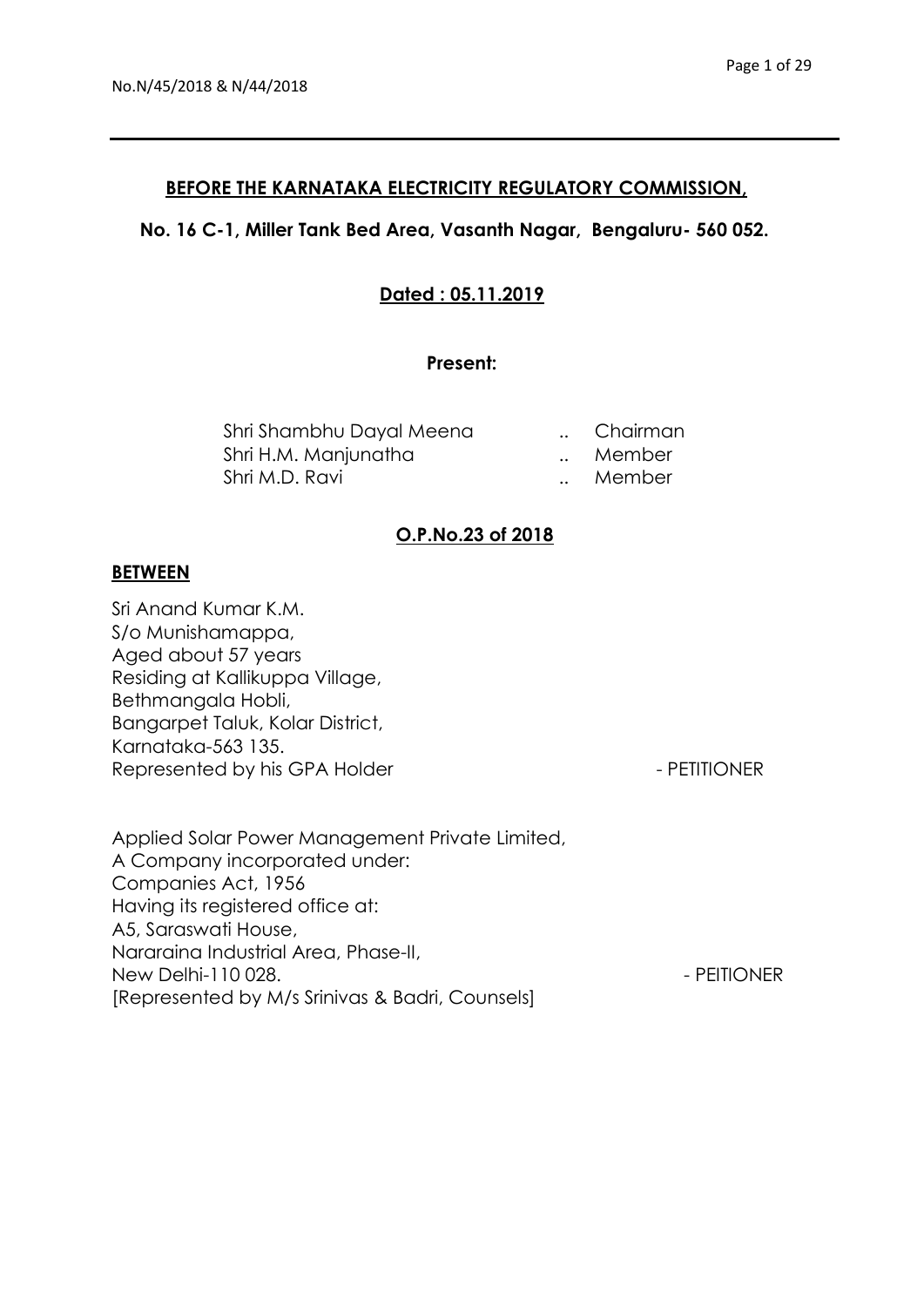# **AND**

Bangalore Electricity Supply Company Limited, K.R. Circle, Bangalore-560 001. Represented by its Director  $\blacksquare$ [Represented by JUSTLAW Advocates, Bengaluru.]

# **O.P.No.24 of 2018**

 $\_$  , and the set of the set of the set of the set of the set of the set of the set of the set of the set of the set of the set of the set of the set of the set of the set of the set of the set of the set of the set of th

### **BETWEEN**

Sri Munishamappa S/o Muniswami, Major, Residing at Kallikuppa Village, Bethmangala Hobli, Bangarpet Taluk, Kolar District, Karnataka-563 135. Represented by his GPA Holder

Applied Solar Power Management Private Limited, A Company incorporated under Companies Act, 1956 Having its registered office at: A5, Saraswati House, Nararaina Industrial Area, Phase-II, New Delhi-110 028. **- PETITIONER** [Represented by M/s Srinivas & Badri, Counsels]

## **AND**

Bangalore Electricity Supply Company Limited, K.R. Circle, Bangalore-560 001. Represented by its Managing Director **Fig. 2018** - **RESPONDENT** [Represented by JUSTLAW Advocates, Bengaluru.]

# **COMMON ORDERS**

In the above petitions, the question of law and the facts involved for

our considerations are almost similar. Therefore, this Common Order is being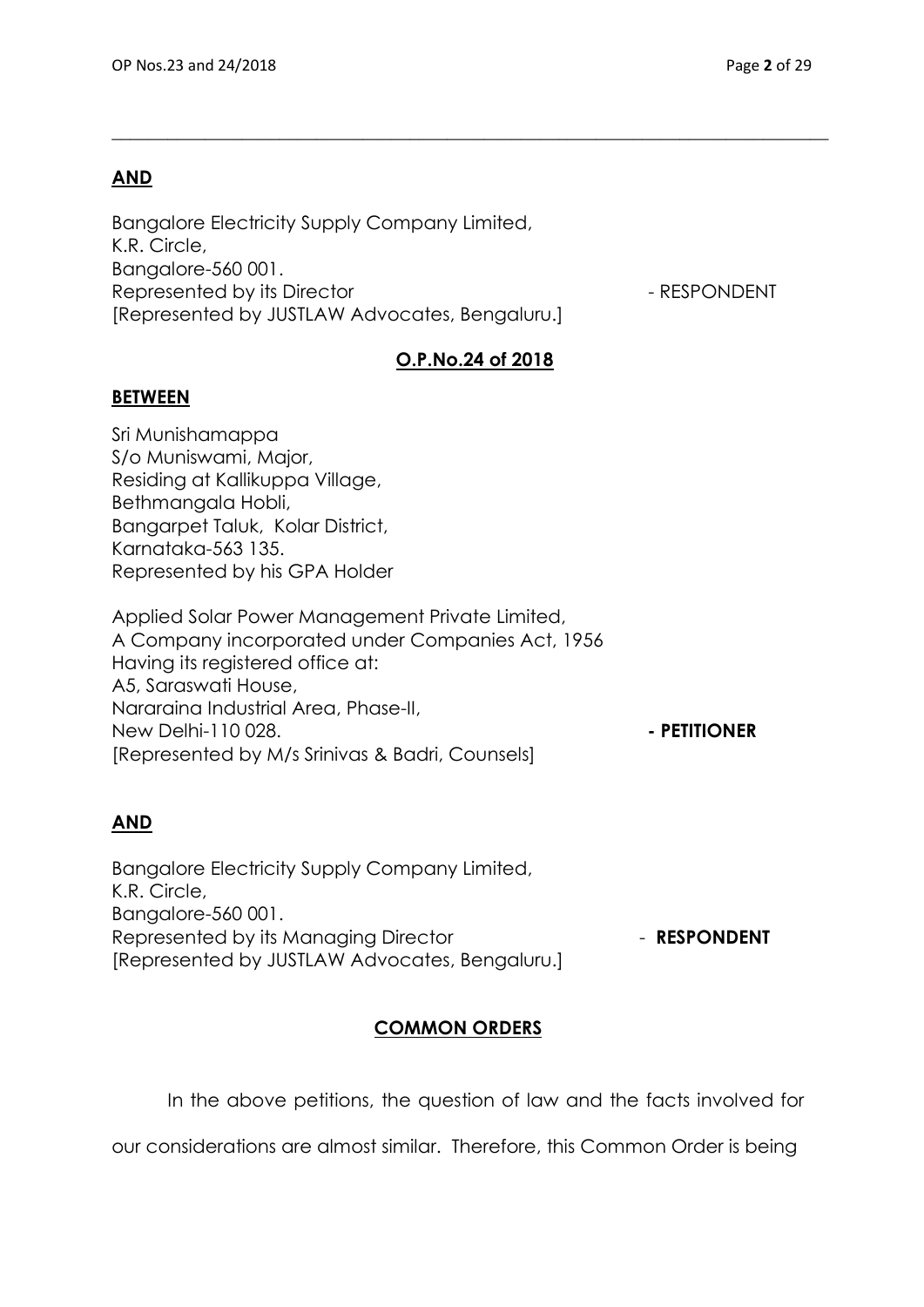passed in the above two cases. The contents and exhibit numbers of different documents produced by the parties in both the cases are almost similar.

\_\_\_\_\_\_\_\_\_\_\_\_\_\_\_\_\_\_\_\_\_\_\_\_\_\_\_\_\_\_\_\_\_\_\_\_\_\_\_\_\_\_\_\_\_\_\_\_\_\_\_\_\_\_\_\_\_\_\_\_\_\_\_\_\_\_\_\_\_\_\_\_\_\_\_\_\_\_\_\_

2) The **O.P. 23 of 2018** is filed by the petitioner under Section 86 (1) (f) of the Electricity Act, 2003 praying for the following reliefs:

a) to declare that the termination of the PPA dated 21.12.2015 by the Respondent vide its letter dated 14.11.2016 (Annexure-G) is premature, arbitrary, illegal, without notice and not binding on the Petitioner.

b) To declare that the PPA dated 21.12.2015 at (Annexure-B) is valid, subsisting and binding on the Respondent and that the Petitioner is entitled to tariff of Rs.9.56/unit as per the PPA dated 21.12.2015.

c) Alternatively, quash the order bearing No.KERC/S/F-31/Vol-309/1418 dated 27.11.2017 at (Annexure V) and declare that the Petitioner is entitled to tariff of Rs.5.20/unit as per Order dated 07.11.2017.

d) To pass such other order as this Hon'ble Commission may deem fit and proper in the interest of justice and equity.

3) The **O.P. 24 of 2018** is filed by the petitioner under Section 86 (1) (f) of the Electricity Act, 2003 praying for the following reliefs: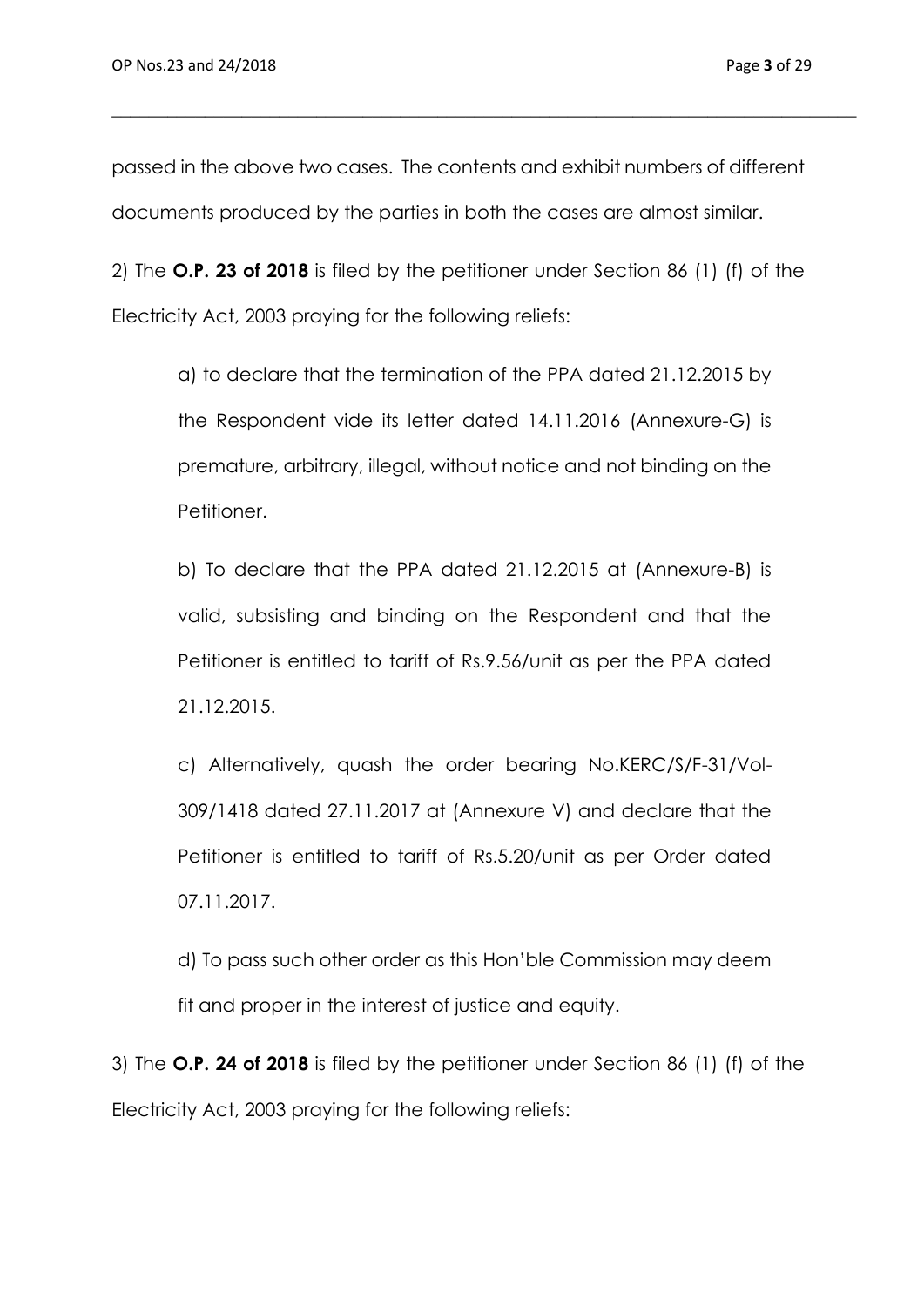a) To declare that the termination of the PPA dated 21.12.2015 by the Respondent vide its letter dated 14.11.2016 at (Annexure G) is illegal, arbitrary, without notice and not binding on the Petitioner.

\_\_\_\_\_\_\_\_\_\_\_\_\_\_\_\_\_\_\_\_\_\_\_\_\_\_\_\_\_\_\_\_\_\_\_\_\_\_\_\_\_\_\_\_\_\_\_\_\_\_\_\_\_\_\_\_\_\_\_\_\_\_\_\_\_\_\_\_\_\_\_\_\_\_\_\_\_

b) To declare that PPA dated 21.12.2015 at (Annexure B) is valid, subsisting and biding on the Respondent and that the Petitioner is entitled to tariff of Rs.9.56/unit as per PPA dated 21.12.2015.

c) To pass such other order as this Hon'ble Commission may deem fit and proper in the interest of justice and equity.

4) Some of the relevant preliminary facts required to be noted are as follows:

a) This Commission has determined the tariff of Rs.9.56/unit by its order dated 10.10.2013 for the grid connected MW Scale Solar Power Projects and also applied the same tariff to the Solar Roof Top of Photo Voltaic (SRTPV) systems. However, the capacity of SRTPV Systems was limited to a maximum of 1 MW. The Government of Karnataka issued Solar Policy on 22.05.2014 for the period from 2014-2021 and fixed initially a target of 400 MW capacity grid connected SRTPV Systems, apart from fixing different targets for the achievement under different schemes for development of the Solar Power Projects. Pursuant to it, Bangalore Electricity Supply Company Limited (BESCOM) (the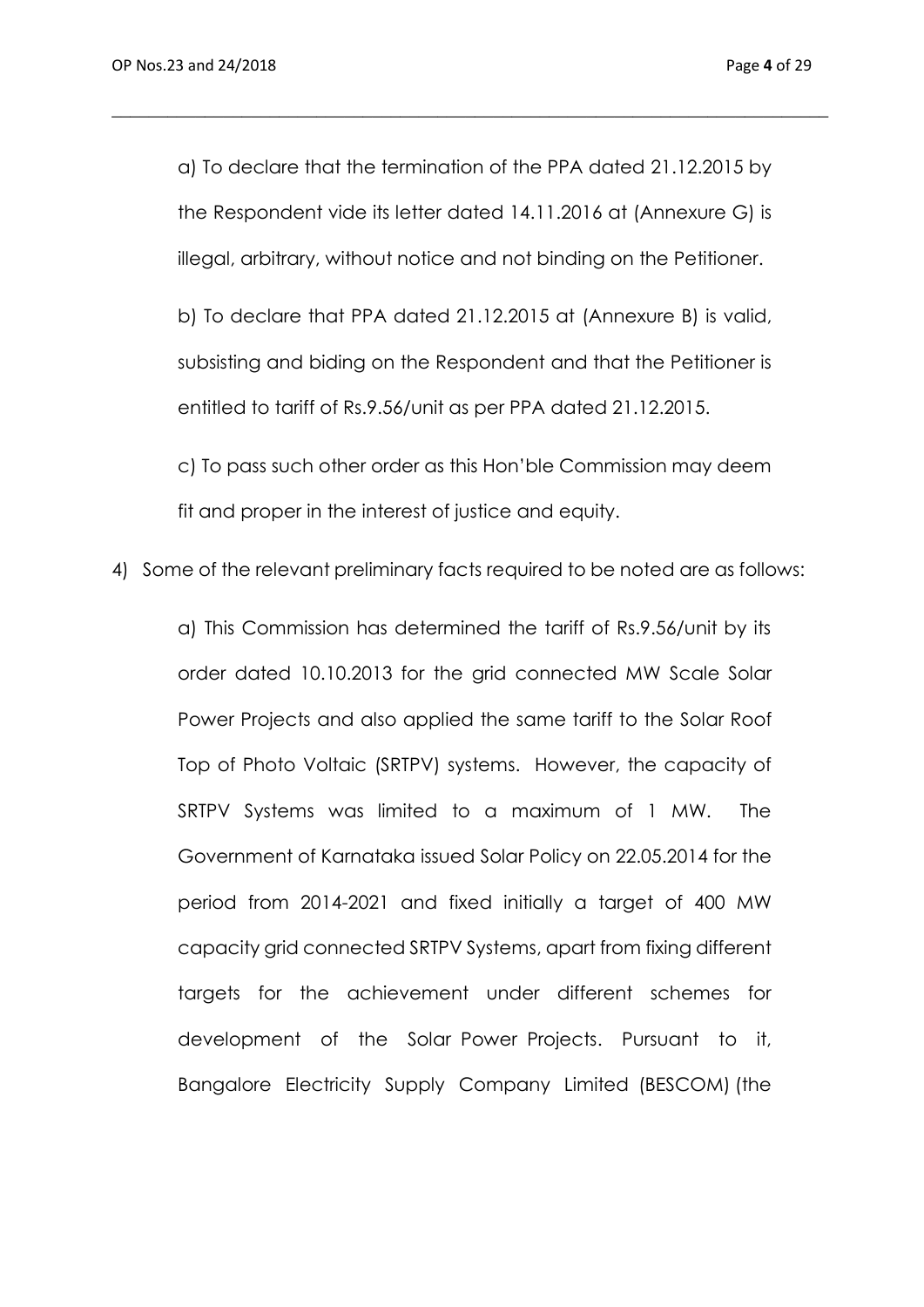Respondent herein) launched the SRTPV scheme on 07.11.2014 to

\_\_\_\_\_\_\_\_\_\_\_\_\_\_\_\_\_\_\_\_\_\_\_\_\_\_\_\_\_\_\_\_\_\_\_\_\_\_\_\_\_\_\_\_\_\_\_\_\_\_\_\_\_\_\_\_\_\_\_\_\_\_\_\_\_\_\_\_\_\_\_\_\_\_\_\_\_

encourage the grid connected SRTPV systems on the roofs of the

consumers' existing buildings.

b) For the purpose of brevity and clarity, the relevant facts and

events of the petitioners SRTPV systems may be stated as follows:

| SI.            | Description of Events/Facts     | OP No.                     | OP No.       |
|----------------|---------------------------------|----------------------------|--------------|
| No.            |                                 | 23/2018                    | 24/2018      |
| 1              | Date of SRTPV Application       | 17.12.2015                 | 17.12.2015   |
|                | (Annexure A)                    |                            |              |
| $\sqrt{2}$     | Date of PPA (Annexure B)        | 21.12.2015                 | 21.12.2015   |
| $\overline{3}$ | Date of approval of PPA by      | 16.03.2016                 | 16.03.2016   |
|                | the Commission (Annexure D)     |                            |              |
| $\overline{4}$ | R.R. No. & Place                | P-789                      | P-564        |
|                |                                 | Kallikuppa village, Betha- |              |
|                |                                 | mangala Hobli, Bangarpet   |              |
|                |                                 | (Bethamangala<br>Taluk,    |              |
|                |                                 | Section in Bangarpet Sub-  |              |
|                |                                 | Division of BESCOM)        |              |
| 5              | Nature of the existing building | Poultry farm               | Poultry farm |
| 6              | Capacity of SRTPV system        | 995 kWp                    | 995 kWp      |
| 7              | Approval for installing SRTPV   | 29.04.2016                 | 29.04.2016   |
|                | system issued by Executive      | Annexure E                 | Annexure E   |
|                | Engineer (Elec), BESCOM,        |                            |              |
|                | KGF-563 117.                    |                            |              |
| 8              | Cancellation of PPA by EE       | 14.11.2016                 | 14.11.2016   |
|                | (Elec), BESCOM, KGF Division,   | Annexure G                 | Annexure G   |
|                | KGF-563 117.                    |                            |              |
| 9              | Submission of work              | 05.12.2016                 | 05.12.2016   |
|                | completion report to AEE        | Annexure H                 | Annexure K   |
| 10             | Approval of Drawings for        | 17.12.2016                 | 17.12.2016   |
|                | electrical installations by     | Annexure J                 | Annexure L   |
|                | <b>CEIG</b>                     |                            |              |
| 11             | Electrical Safety approval of   | 18.03.2017                 | 18.03.2017   |
|                | SRTPV system issued by CEIG     | Annexure K                 | Annexure M   |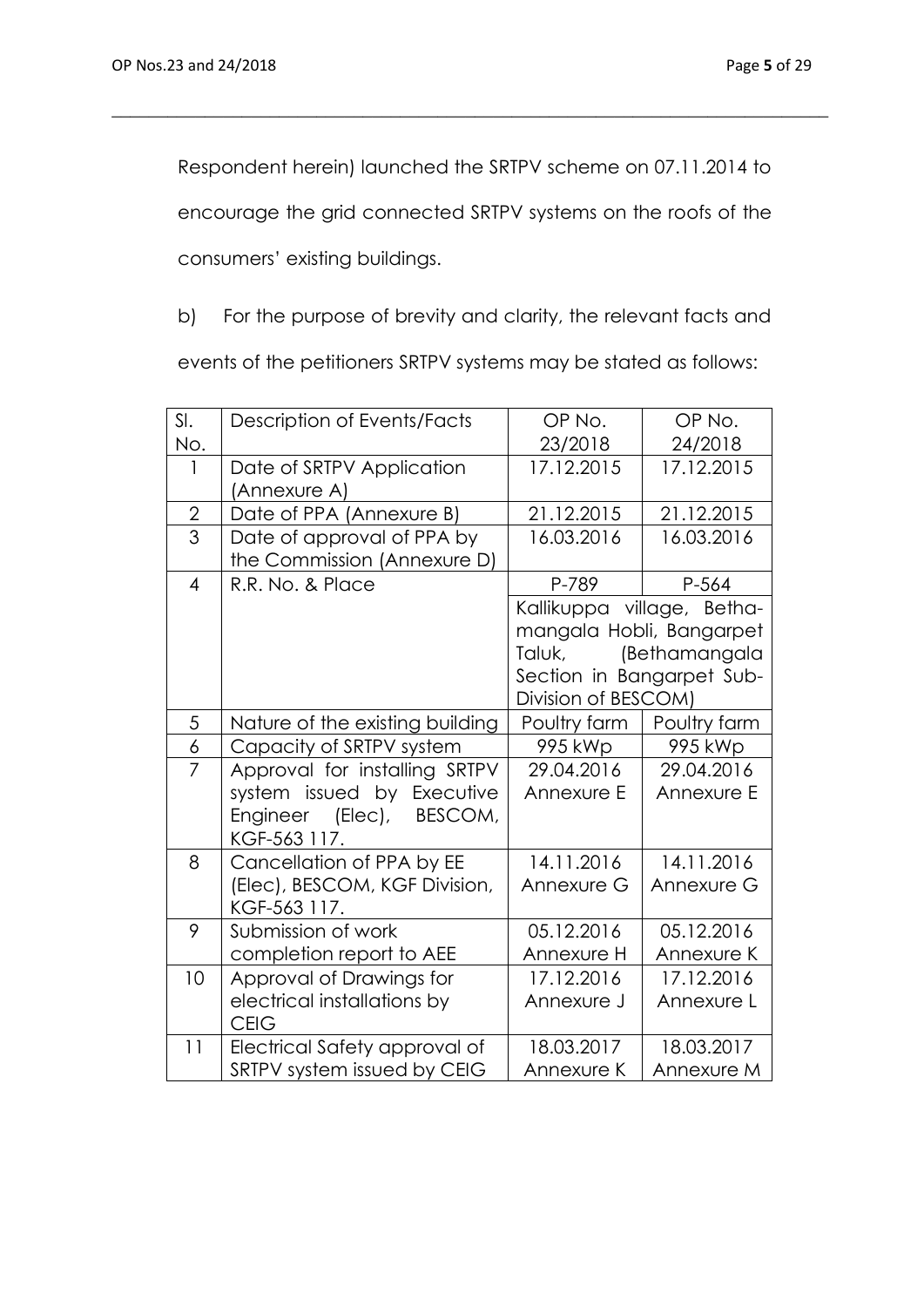c) The petitioners in above cases, claiming to be eligible for installation of the SRTPV systems entered into Power Purchase Agreements (PPAs) dated 21.12.2015 for installation of 995 kWp capacity SRTPV systems on their existing poultry farms. The tariff agreed under the PPAs was Rs.9.56 per unit for the energy delivered to the grid. The Commission intimated the approval of PPAs under letters dated 16.03.2016. The Executive Engineer (Ele), BESCOM, KGF Division, KGF (hereinafter referred as the Executive Engineer, BESCOM, KGF Division) issued the approval for installing the SRTPV system vide letter dated 29.04.2016 (Annexure E) allowing one-year time for commissioning of the SRTPV systems from the date of PPAs. The petitioners contended that during the process of installation of SRTPV systems, the Executive Engineer, BESCOM, KGF, issued the Official Memorandums dated 14.11.2016 cancelling both the PPAs of the petitioners for the reasons that the SRTPV systems were not completed within the time allowed. Further, it is contented by the petitioners that the time granted for installing the SRTPV system was one year from the date of PPAs as per Annexure E, i.e., within 17.12.2016, however, the PPAs were cancelled without any valid ground on 14.11.2016 itself. They contended that work completion reports dated 05.12.2016 were

 $\_$  , and the set of the set of the set of the set of the set of the set of the set of the set of the set of the set of the set of the set of the set of the set of the set of the set of the set of the set of the set of th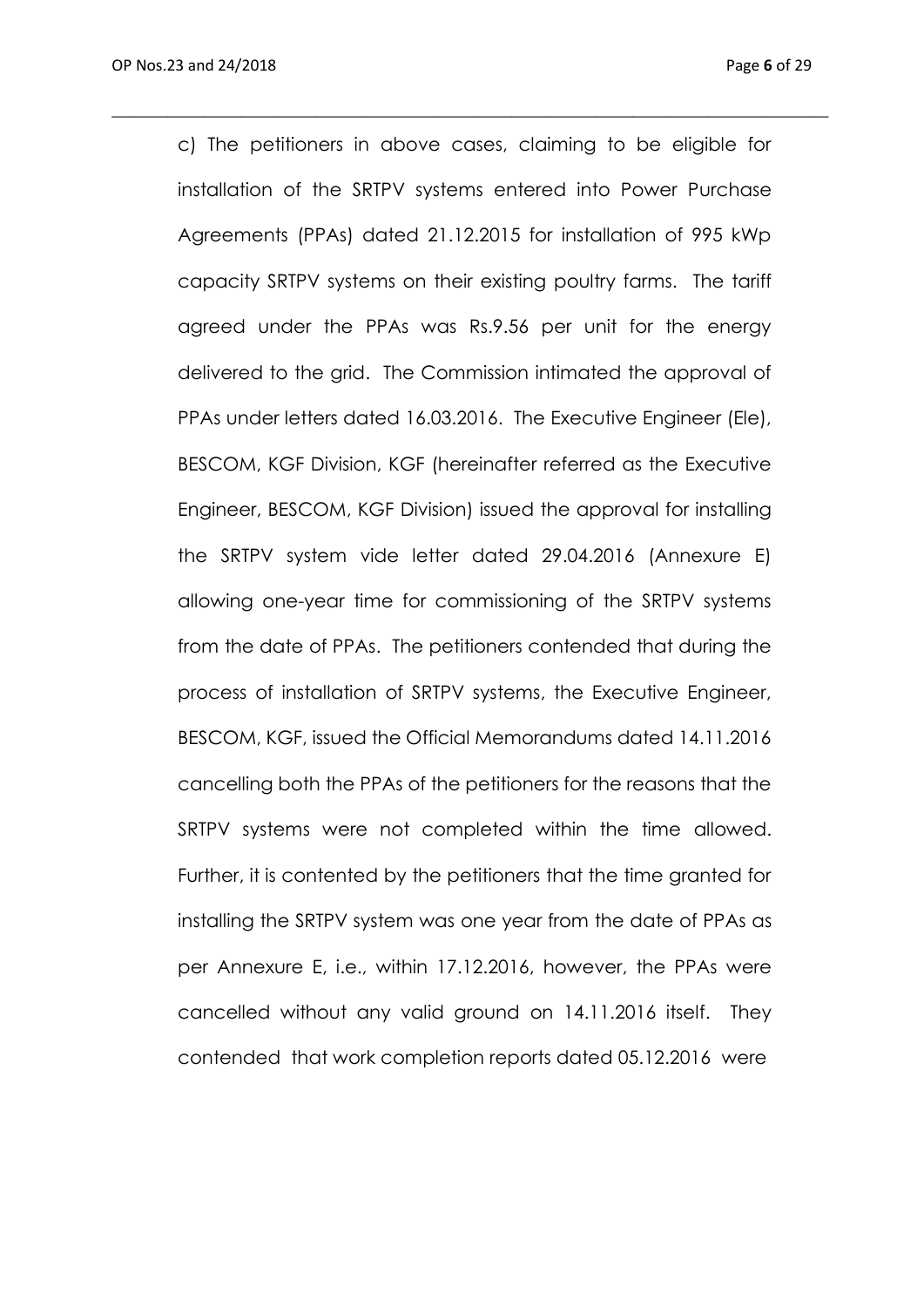submitted to the Assistant Executive Engineer, BESCOM, Bangarpet Sub-Division, KGF. The petitioners got the approvals of the drawings for electrical installations of SRTPV systems on 17.12.2016 and electrical safety approval of SRTPV systems on 18.03.2017 from the Chief Electrical Inspector to Government (CEIG), Bengaluru.

\_\_\_\_\_\_\_\_\_\_\_\_\_\_\_\_\_\_\_\_\_\_\_\_\_\_\_\_\_\_\_\_\_\_\_\_\_\_\_\_\_\_\_\_\_\_\_\_\_\_\_\_\_\_\_\_\_\_\_\_\_\_\_\_\_\_\_\_\_\_\_\_\_\_\_\_\_

d) The Respondents did not come forward to synchronise the SRTPV systems though the petitioners had completed the works of the installations of the SRTPV systems and that the respondents were wrongly claiming that the SRTPV systems of the petitioners were liable to reduced tariff as determined in the generic tariff dated 02.05.2016. The petitioners addressed letters dated 25.03.2017 to the Director (Technical), BESCOM, Corporate Office, K.R. Circle, Bengaluru, to direct the concerned officials to synchronise the SRTPV systems even at the reduced tariff as per the generic tariff order dated 02.05.2016 without prejudice to their right to contest the same before the proper authority.

e) In OP No.23/2018, the petitioner wrote letter dated 12.06.2017 (Annexure M) to the Executive Engineer, BESCOM, KGF Division and letter dated 27.06.2017 (Annexure N) to the Managing Director, BESCOM, Corporate Office, K.R. Circle, Bengaluru, requesting to synchronise his SRTPV system in question. Thereafter,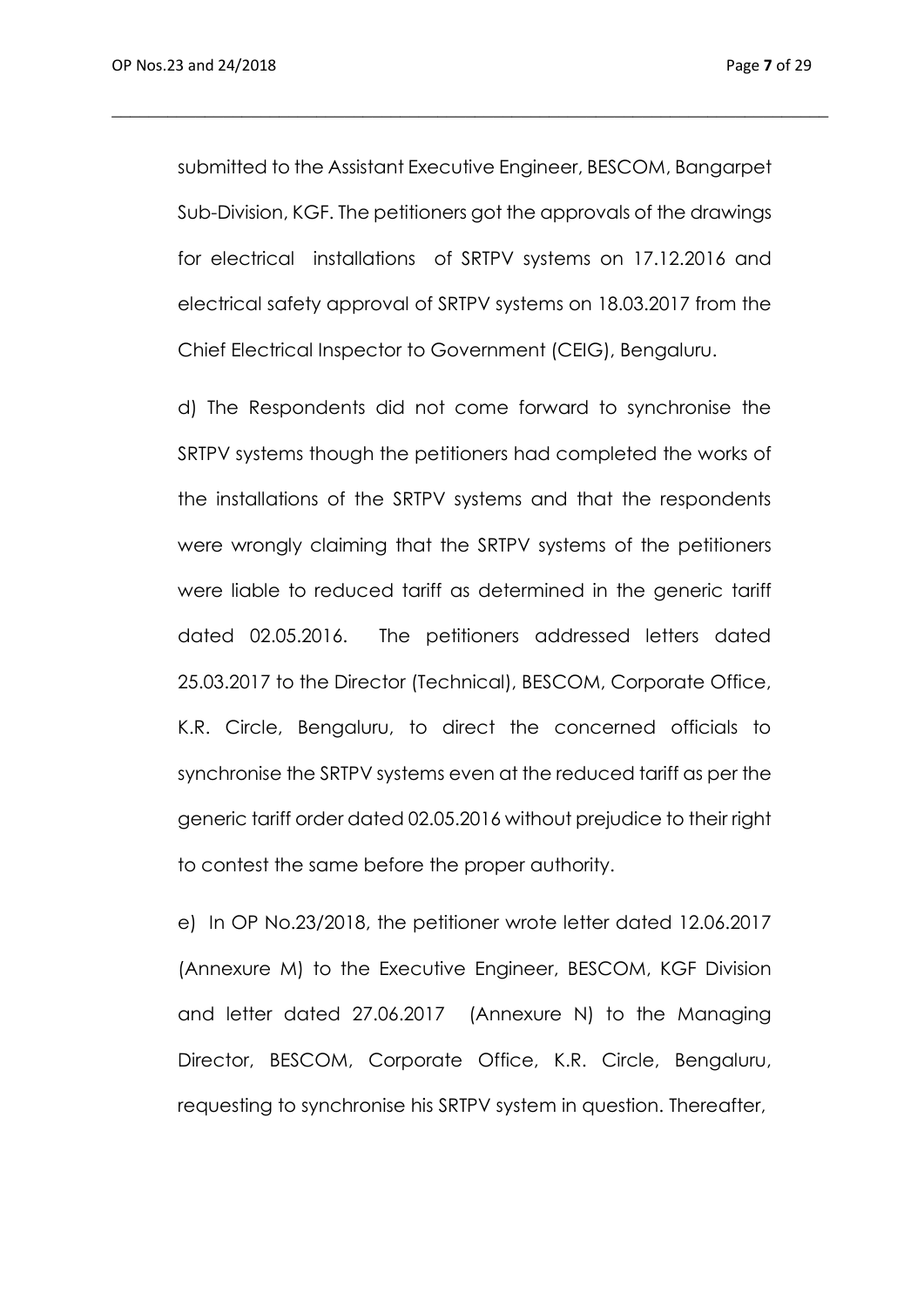on 12.07.2017, the petitioner executed the Supplemental PPA (SPPA) dated 12.07.2017 (Annexure P) for the reduced tariff of Rs.5.20/unit and for the revised capacity of 693 kWp instead of the capacity of 995 kWp originally agreed. This SPPA was submitted for approval as per letter dated 20.07.2017 (Annexure Q) to this Commission by the General Manager (Ele), DSCM, BESCOM, Corporate Office, K.R. Circle, Bengaluru. However, this Commission approved the SPPA vide letter dated 27.11.2017 (Annexure V) subject to the condition that the petitioners should execute a fresh PPA for the tariff of Rs.3.57/unit for the capacity of 693 kWp as per the Commission's order dated 07.11.2017, if the petitioner so opted. In the meanwhile, the petitioner filed the WP No.56396/2017 (GM-RES) before the Hon'ble High Court of Karnataka and the said WP was disposed of as withdrawn with liberty to approach this Commission vide order dated 06.02.2018 (Annexure X). The present OP No.23/2018 is filed before this Commission on 13.03.2018. During the pendency of this case, the petitioners filed letter dated Nil issued by the Executive Engineer, BESCOM, KGF Division, certifying that the SRTPV system of this petitioner was synchronised on 29.12.2017.

\_\_\_\_\_\_\_\_\_\_\_\_\_\_\_\_\_\_\_\_\_\_\_\_\_\_\_\_\_\_\_\_\_\_\_\_\_\_\_\_\_\_\_\_\_\_\_\_\_\_\_\_\_\_\_\_\_\_\_\_\_\_\_\_\_\_\_\_\_\_\_\_\_\_\_\_\_

f) The petitioner in OP No.24/2018 has executed the SPPA dated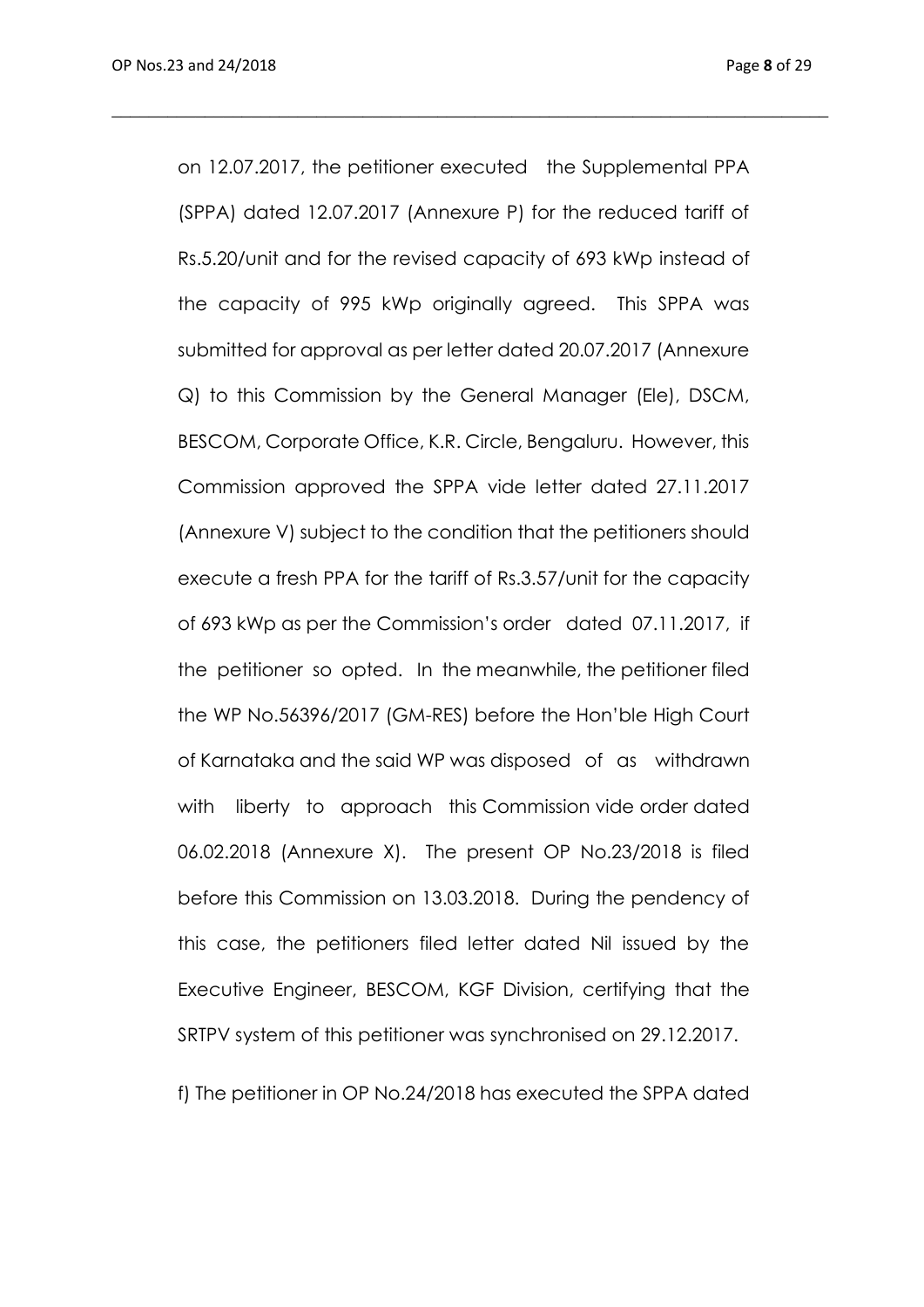23.03.2017 (Annexure P) for the revised tariff of Rs.5.20/unit. Thereafter, the petitioner requested to synchronise the SRTPV system vide his letter dated 06.04.2017 (Annexure Q) addressed to the Executive Engineer, BESCOM, KGF Division. The petitioner also made a request vide letter dated 02.05.2017 (Annexure S) to this Commission requesting to direct the concerned officials to synchronise the SRTPV system. This Commission vide letter dated 22.05.2017 (Annexure T) communicated the approval of SPPA dated 23.03.2017 subject to certain corrections in the said SPPA. Thereafter, the petitioner in OP No. 24/2018 executed the SPPA dated 02.06.2017 (Annexure V) incorporating the corrections suggested by the Commission. Thereafter, the SRTPV system of this petitioner was synchronised on 08.06.2017 (Annexure W) as evidenced by the letter dated 17.06.2017 (Annexure W) issued by the Executive Engineer, BESCOM, KGF Division.

\_\_\_\_\_\_\_\_\_\_\_\_\_\_\_\_\_\_\_\_\_\_\_\_\_\_\_\_\_\_\_\_\_\_\_\_\_\_\_\_\_\_\_\_\_\_\_\_\_\_\_\_\_\_\_\_\_\_\_\_\_\_\_\_\_\_\_\_\_\_\_\_\_\_\_\_\_

5) The petitioners have urged the following grounds in support of their cases:

a) The cancellation of the PPAs, was in violation of the principles of natural justice, without following the procedures stated in the PPAs for termination and was premature.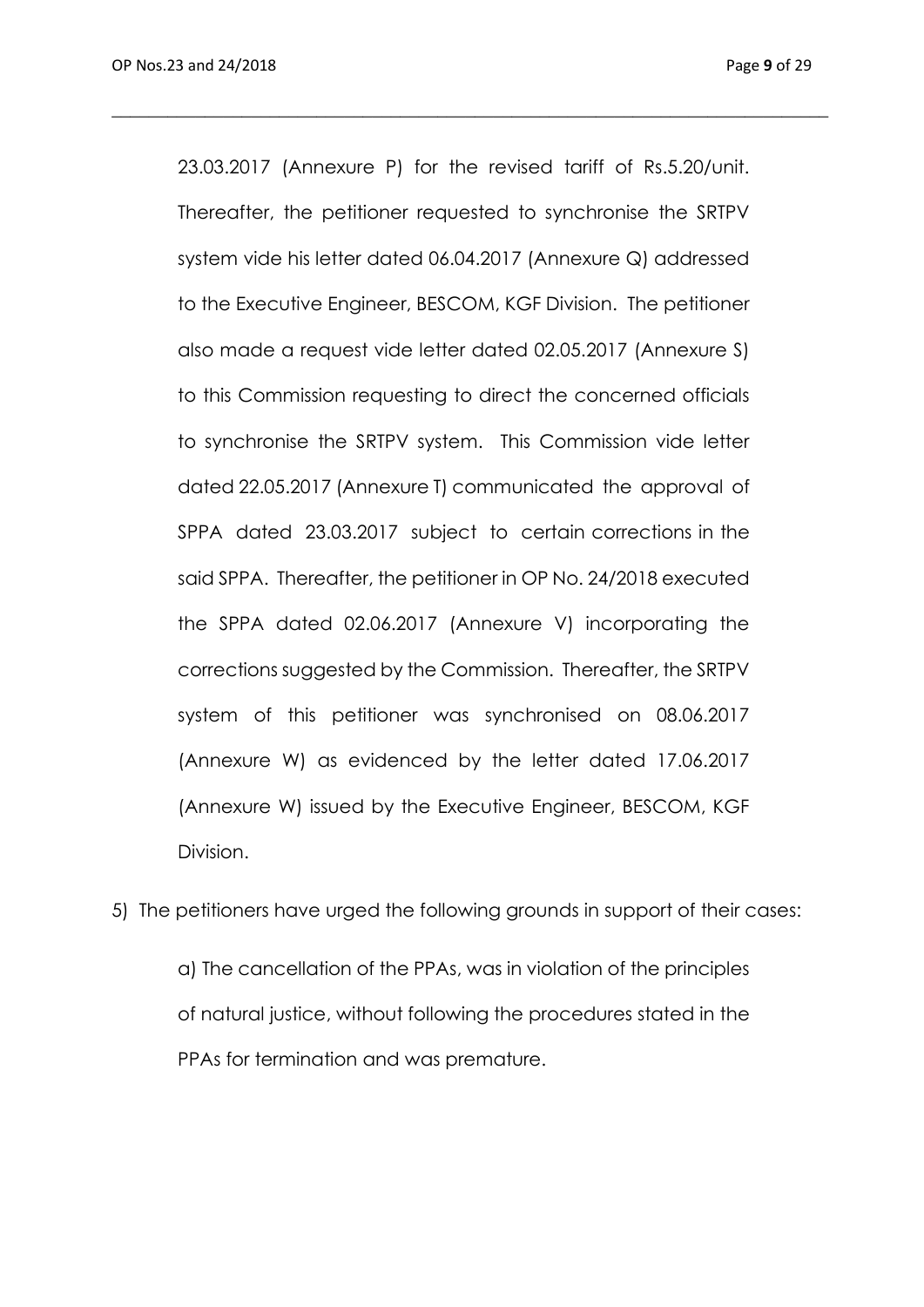b) Since the cancellation of the PPAs, is invalid, the petitioners are entitled to the tariff of Rs.9.56/unit as agreed in the PPAs dated 21.12.2015 for the following reasons:

\_\_\_\_\_\_\_\_\_\_\_\_\_\_\_\_\_\_\_\_\_\_\_\_\_\_\_\_\_\_\_\_\_\_\_\_\_\_\_\_\_\_\_\_\_\_\_\_\_\_\_\_\_\_\_\_\_\_\_\_\_\_\_\_\_\_\_\_\_\_\_\_\_\_\_\_

i) that the tariff in the generic tariff order dated 02.05.2016 ought to be applicable prospectively.

ii) the said order does not specifically made applicable retrospectively for the existing PPAs.

iii) the petitioners have installed the SRTPV systems within the time allowed, thereby they are entitled to tariff of Rs.9.56/unit as per the terms of the PPAs dated 21.12.2015.

iv) that the respondents refused to synchronise the SRTPV systems though these were ready for synchronisation on 05.12.2016 and the petitioners were forced to enter into the SPPAs and accordingly, the petitioners in OP 23/2018 has executed in SPPA dated 12.07.2017 (Annexure P) and the petitioner in OP No.24/2018 has executed SPPA dated 22.03.2017 (Annexure P) for sale of energy at the tariff of Rs.5.20/unit. Therefore, these SPPAs are not valid in law and not binding on the petitioners.

v) The petitioner in OP No.23/2018 has further urged that the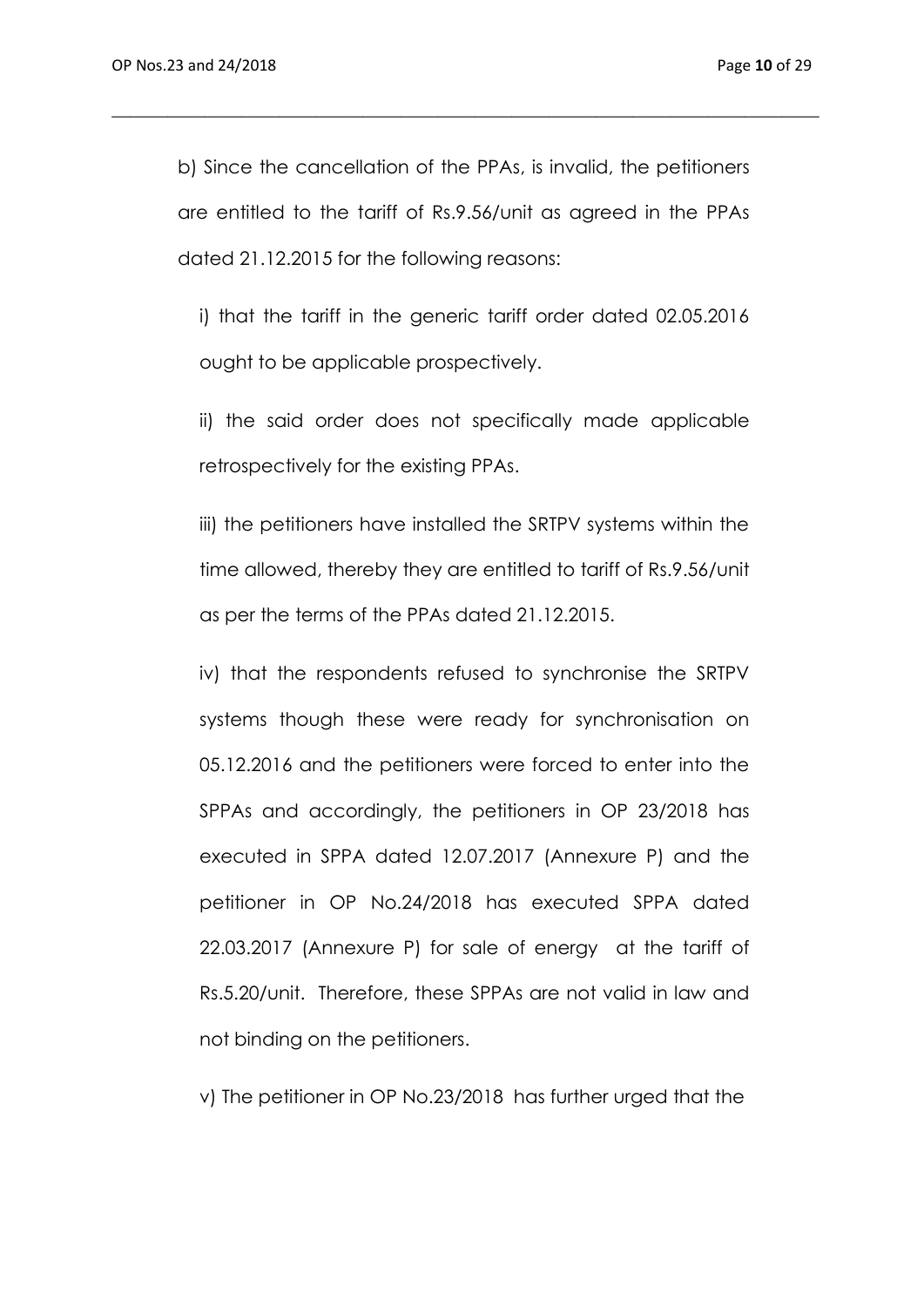communication sent by this Commission vide letter dated 27.11.2017 (Annexure V), further reducing the tariff to Rs.3.57 per unit while approving the SPPA dated 12.07.2017 (Annexure P), is invalid and not binding. It is urged that even assuming that the order dated 07.11.2017 is applicable to the case of this petitioner, he was entitled to the tariff of Rs.5.20 per unit as per Clause (a) of the operative portion of the said order dated 07.11.2017. Therefore, alternatively it is urged that this petitioner is at least entitled to a tariff of Rs.5.20/unit and not a tariff of Rs.3.57/unit as per the communication vide letter dated 27.11.2017 of this Commission (Annexure V).

\_\_\_\_\_\_\_\_\_\_\_\_\_\_\_\_\_\_\_\_\_\_\_\_\_\_\_\_\_\_\_\_\_\_\_\_\_\_\_\_\_\_\_\_\_\_\_\_\_\_\_\_\_\_\_\_\_\_\_\_\_\_\_\_\_\_\_\_\_\_\_\_\_\_\_\_

c) Therefore, the petitioners have prayed for allowing the petitions.

6) Upon notice, the respondent appeared through counsel and filed its written objections in both cases. The defence taken in both the cases is almost similar, the gist of which is may be stated as follows:

a) That the time frame stipulated for completion of work of the SRTPV system is 180 days from the date of execution of the PPA. Even as per the guidelines prescribed for installation of the SRTPV systems, the applicant having the existing building should complete the work of installation of SRTPV system within180 days.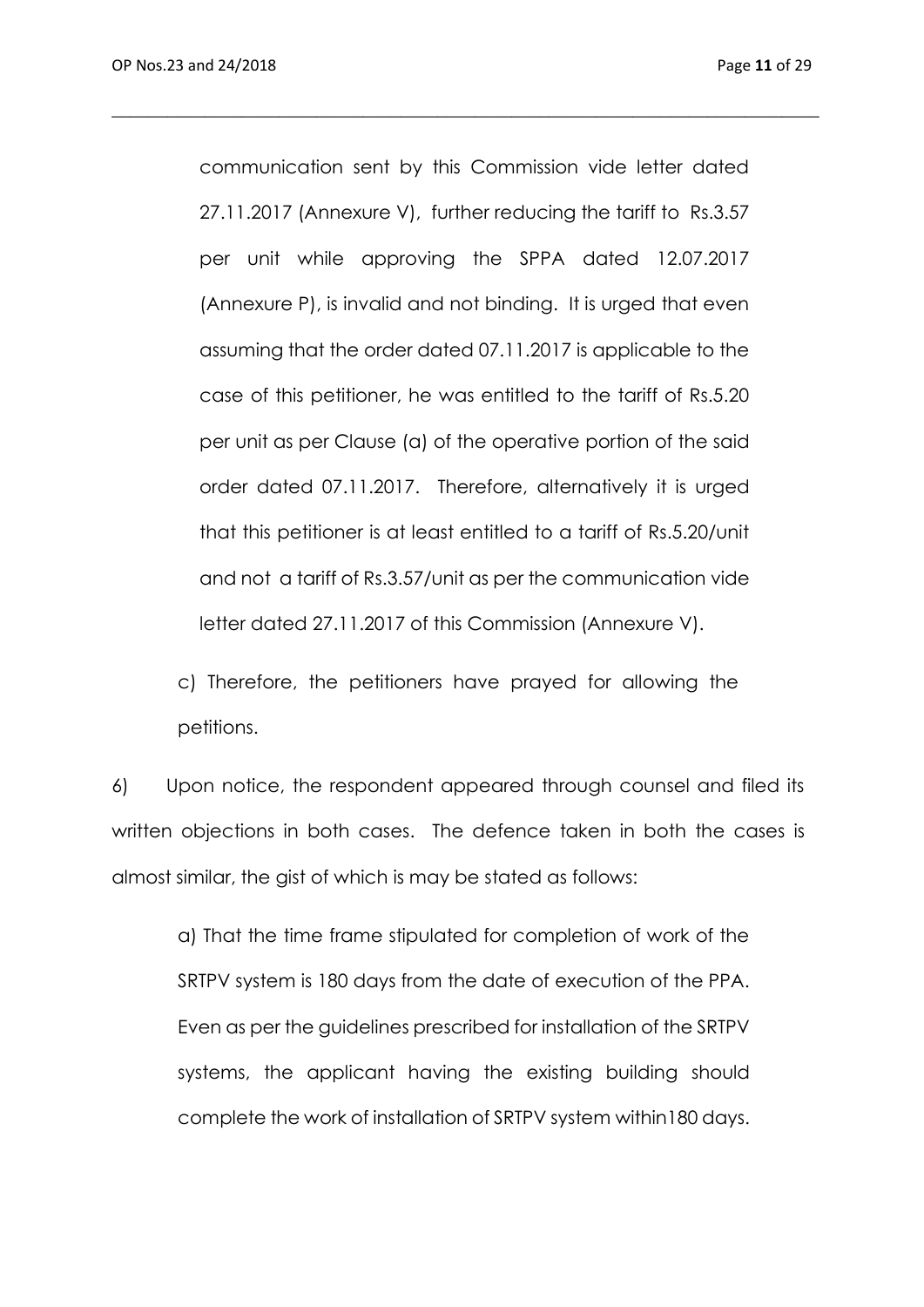The said guidelines are in public domain and are available in the website of BESCOM and known to all. Therefore, the petitioners were required to commission the STRPV systems on or before 20.06.2016. The copy of SRTPV guidelines is produced by the respondent as Annexure R2 in OP No.23/2018 and as Annexure R1 in OP No. 24/2018. That both the petitioners have failed to commission the SRTPV systems within 180 days as stated above. Further, it is contended in OP No.23/2018 that the concerned EE, BESCOM, KGF Division, has fraudulently granted one-year time to commission the plant from the date of PPA which is contrary to the SRTPV guidelines, therefore, the act of the concerned officer is ultra-virus and not binding on the respondent. Therefore, it is contended that the cancellation of PPAs vide OMs dated 14.11.2016 (Annexure G) are valid and legal.

\_\_\_\_\_\_\_\_\_\_\_\_\_\_\_\_\_\_\_\_\_\_\_\_\_\_\_\_\_\_\_\_\_\_\_\_\_\_\_\_\_\_\_\_\_\_\_\_\_\_\_\_\_\_\_\_\_\_\_\_\_\_\_\_\_\_\_\_\_\_\_\_\_\_\_\_\_

b) That the contention of the petitioners, that they completed the works of installation of SRTPV systems on 05.12.2016 as per Work Completion Reports Annexure H in OP No.23/2018 and Annexure K in OP No.24/2018, is wrong and incorrect and that the petitioners on 17.12.2016 had obtained the approval of drawings for electrical installations by CEIG and subsequently they obtained electrical safety approvals of SRTPV systems issued by CEIG on 18.03.2017, which would clearly point out that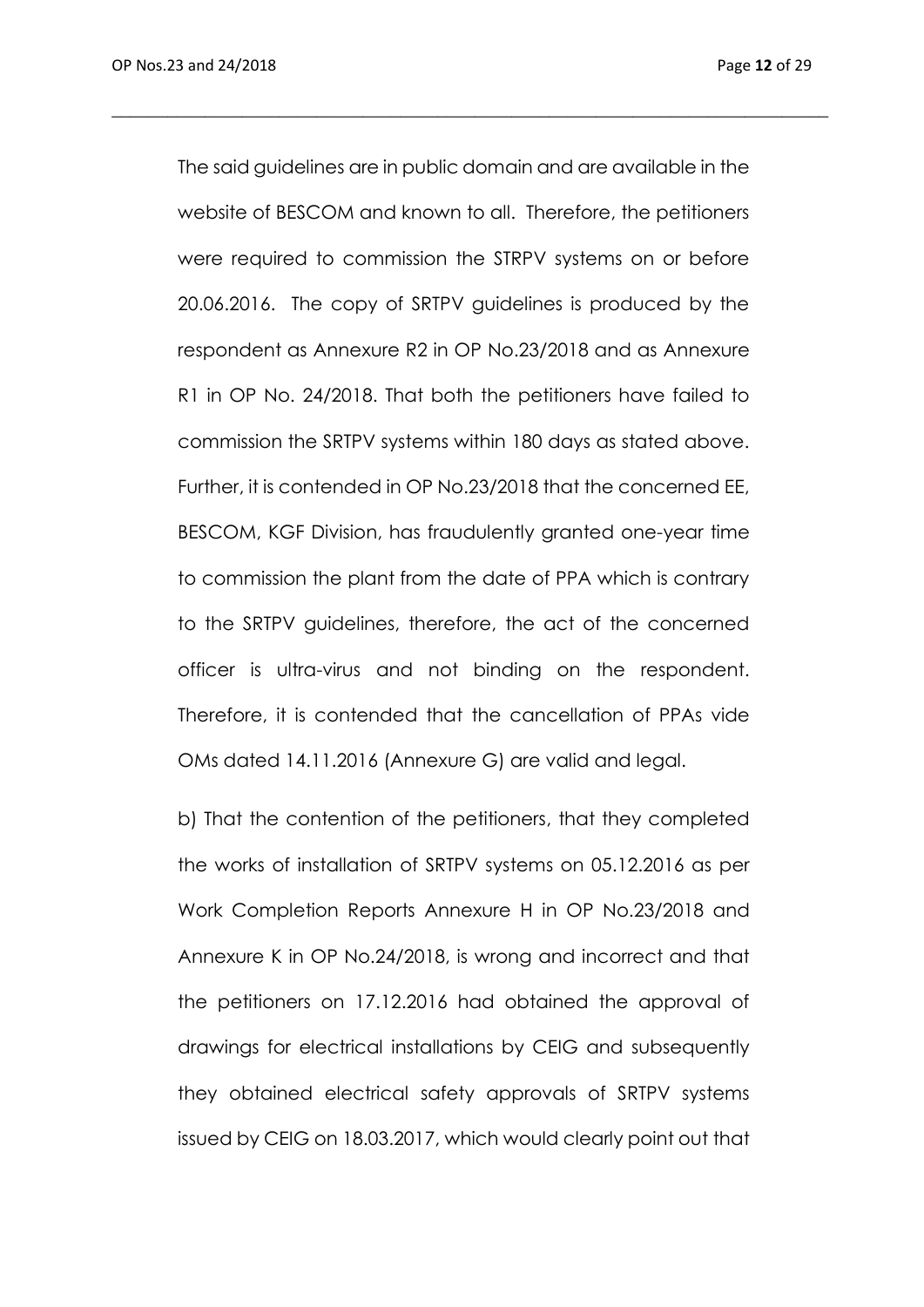as on 05.12.2016, the work of installation of the SRTPV systems was incomplete. Therefore, the respondent has contended that the work completion reports submitted by the petitioners are not acceptable.

\_\_\_\_\_\_\_\_\_\_\_\_\_\_\_\_\_\_\_\_\_\_\_\_\_\_\_\_\_\_\_\_\_\_\_\_\_\_\_\_\_\_\_\_\_\_\_\_\_\_\_\_\_\_\_\_\_\_\_\_\_\_\_\_\_\_\_\_\_\_\_\_\_\_\_\_\_

c) That the petitioners themselves have executed the SPPA dated 12.07.2017 (Annexure P) and SPPA dated 23.03.2017 (Annexure P) for the reduced tariff of Rs.5.20/unit, as there was delay in commissioning the SRTPV systems.

d) That this Commission while considering the approval of SPPA dated 12.07.2017 executed by the petitioner in OP No.23/2018 has noted that the installed capacity of SRTPV systems was only 693 kWp out of the agreed installed capacity of 995 kWp as per PPA and that in view of the reduction in the capacity of SRTPV system this Commission vide letter dated 27.11.2017 directed this respondent to commission the STRPV system of the petitioner provided he executed a fresh PPA at the tariff of Rs.3.57/unit in terms of the order dated 07.11.2017 passed by this Commission. Thereafter, on 08.12.2017 this petitioner has executed the SPPA at the revised tariff of Rs.3.57/unit, the copy of which is as per Annexure R1.

e) That in view of the terms contained in the generic tariff order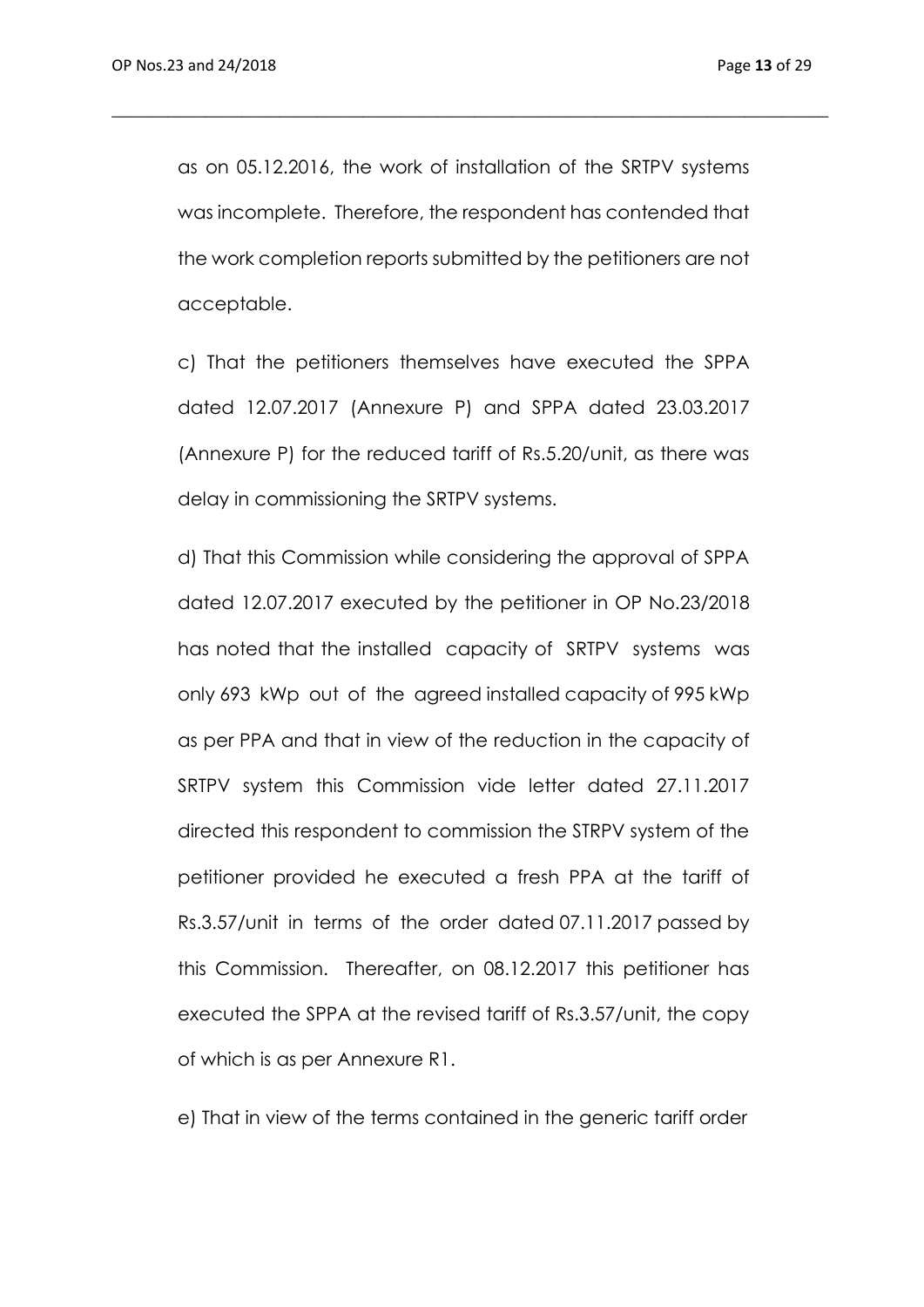dated 02.05.2016, the petitioners were liable to reduced tariff and the generic tariff order dated 02.05.2016, directs for reducing the tariff for the delay in commissioning of the SRTPV system for which PPA has been executed at the tariff of Rs.9.56/unit in terms of generic tariff order dated 10.10.2013. It is denied that the generic tariff order dated 02.05.2016 cannot be made applicable for the PPAs dated 21.12.2015 executed by the petitioners. All other contentions raised by the petitioners are denied by the respondent.

\_\_\_\_\_\_\_\_\_\_\_\_\_\_\_\_\_\_\_\_\_\_\_\_\_\_\_\_\_\_\_\_\_\_\_\_\_\_\_\_\_\_\_\_\_\_\_\_\_\_\_\_\_\_\_\_\_\_\_\_\_\_\_\_\_\_\_\_\_\_\_\_\_\_\_\_\_

g) For the above reasons they prayed for the dismissal of the petitions.

- 7) The petitioners have filed the Rejoinders to the objections statements filed by the respondents, denying the veracity of the defence urged by the respondent.
- 8) We have heard the learned counsels for the parties. The petitioners have also filed written arguments.
- 9) From the rival contentions made out in the pleadings and the submissions of the parties, the following issues arise for our consideration:
	- 1. Issue No.1: Whether the cancellations of the PPAs on 14.11.2016 at Annexure G in the petitions is illegal?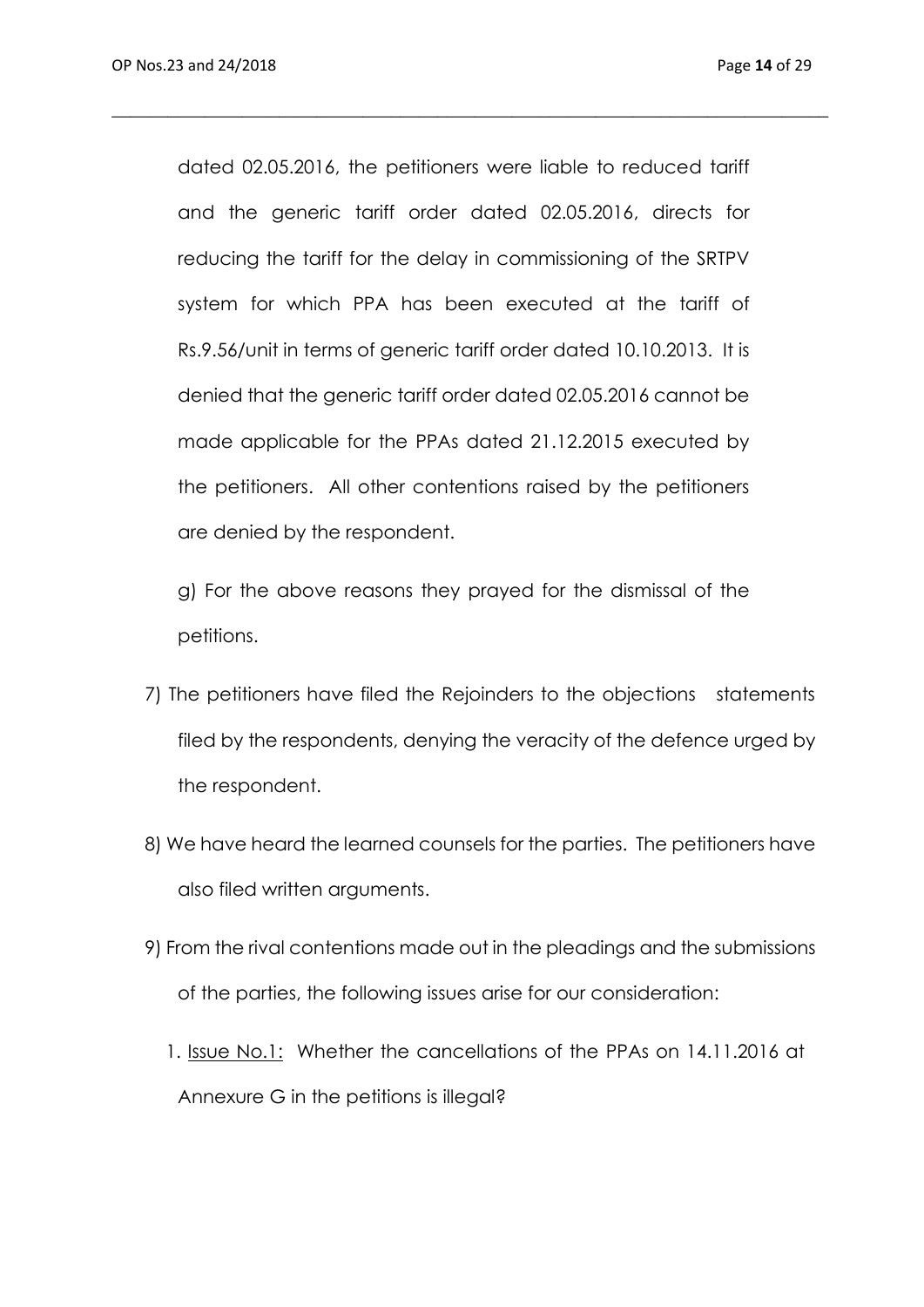2. Issue No.2: Whether the petitioners have completed works of the installations of the SRTPV Systems within the time allowed?

\_\_\_\_\_\_\_\_\_\_\_\_\_\_\_\_\_\_\_\_\_\_\_\_\_\_\_\_\_\_\_\_\_\_\_\_\_\_\_\_\_\_\_\_\_\_\_\_\_\_\_\_\_\_\_\_\_\_\_\_\_\_\_\_\_\_\_\_\_\_\_\_\_\_\_\_\_\_

- 3. Issue No.3: Whether the tariff determined in the Generic Tariff Order dated 02.05.2016 is not applicable to the SRTPV system for which PPA has been entered into prior to 02.05.2016, though there is delay in commissioning such SRTPV system?
- 4. Issue No.4: Whether the reduction in installed capacity of SRTPV system in OP No.23/2018 could amount to violation of the term of PPA, attracting cancellation of PPA as envisaged in the order dated 07.11.2017?

#### 5. Issue No.5: What Order?

- 10) After considering the submissions of the parties and the pleadings and documents produced by the parties, our findings of the above issues are as follows:
- 11) Issue No.1: Whether the cancellations of the PPAs on 14.11.2016 at Annexure G in the petitions is illegal?
	- a) In both the cases, the PPAs dated 21.12.2015 were cancelled as per Annexure G dated 14.11.2016. The Annexure G states that the time prescribed as per work approval dated 29.04.2016 had expired, thereby the PPAs have been cancelled. Such work approvals were issued as per Annexure E dated 29.04.2016. This Annexure E states that this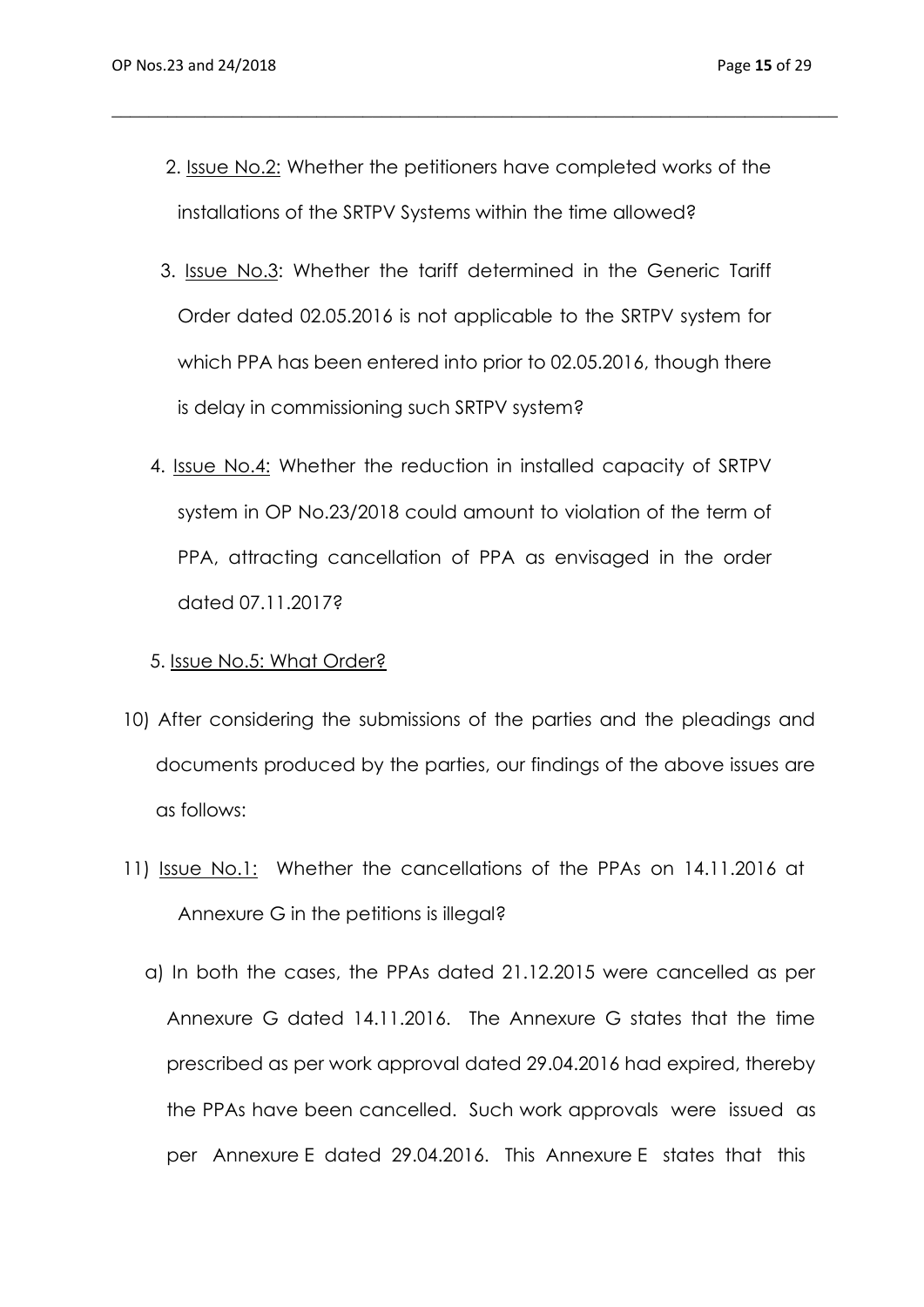approval was valid for one year from the dated of PPA i.e., 21.12.2015 and the SRTPV system was to be commissioned within 20.12.2016 failing which the approval will be treated as cancelled.

\_\_\_\_\_\_\_\_\_\_\_\_\_\_\_\_\_\_\_\_\_\_\_\_\_\_\_\_\_\_\_\_\_\_\_\_\_\_\_\_\_\_\_\_\_\_\_\_\_\_\_\_\_\_\_\_\_\_\_\_\_\_\_\_\_\_\_\_\_\_\_\_\_\_\_\_\_\_

b) The learned counsel for the petitioners submitted that the approval for installation of SRTPV system was valid up to 20.12.2016 in both the cases and there could not have been cancellation of PPAs before the expiry of one year from the date of PPA and admittedly, the cancellation letters were issued on 14.11.2016, thereby the cancellation of the PPAs is illegal. It is also contended that the procedure for termination as prescribed in the PPA has not been followed. On the other hand, the learned counsel for the respondent submitted that Annexure E dated 29.04.2016, approval for installation of the SRTPV systems were fabricated documents created in violation by the then Executive Engineer, BESCOM, KGF Division and the grant of one-year time from the date of PPA is contrary to the guidelines prescribed. Further, he submitted that the time is essence of the contract and the time allowed was only 180 days from the date of issue of approval for installation of SRTPV system and thereby the cancellation of PPAs was valid.

c) Therefore, we have to examine:

i) whether the time was essence of the contract for completion of the SRTPV system; and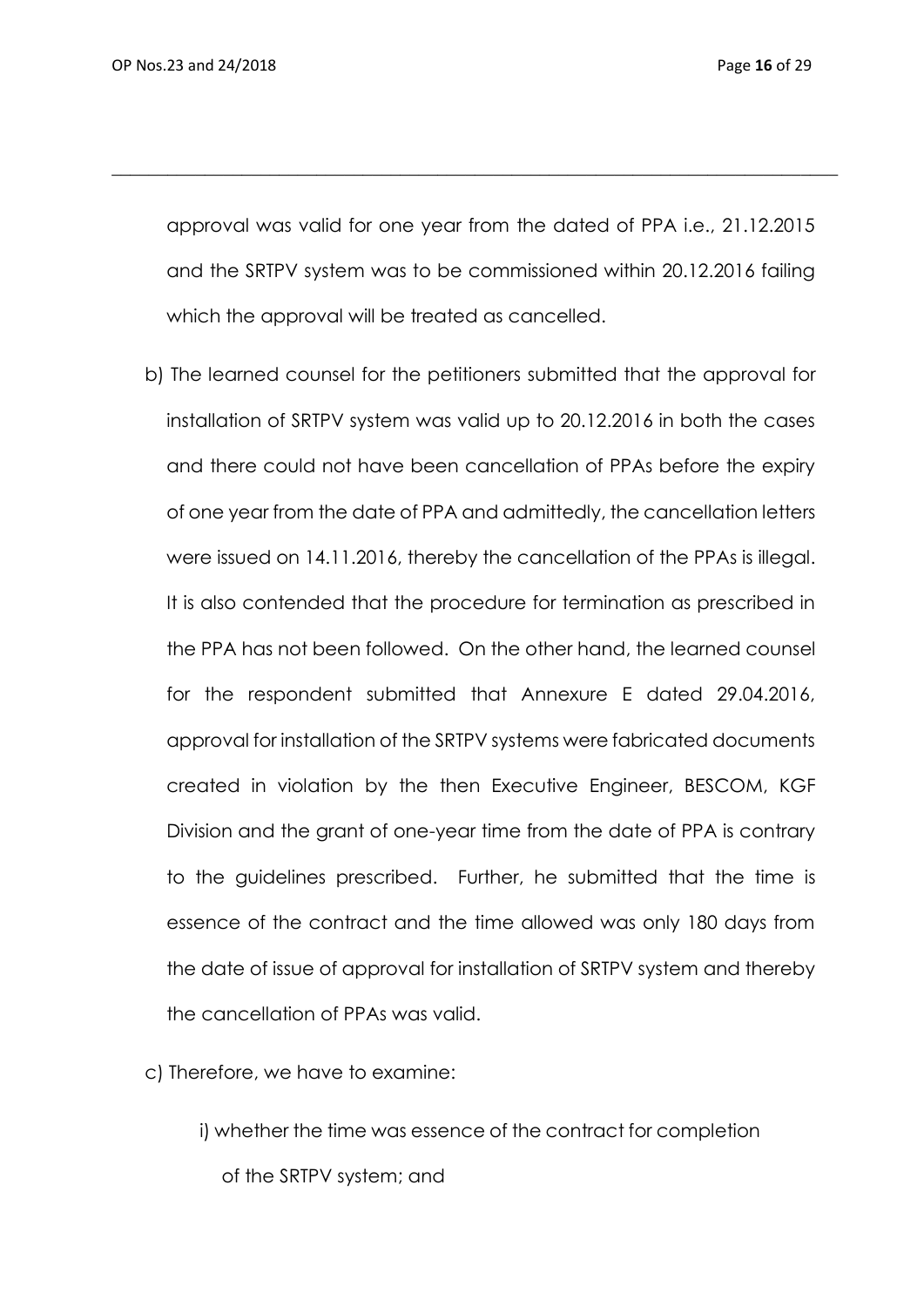ii) whether approval for installation of SRTPV system (Annexure E dated 29.04.2016) has been fraudulently created?

\_\_\_\_\_\_\_\_\_\_\_\_\_\_\_\_\_\_\_\_\_\_\_\_\_\_\_\_\_\_\_\_\_\_\_\_\_\_\_\_\_\_\_\_\_\_\_\_\_\_\_\_\_\_\_\_\_\_\_\_\_\_\_\_\_\_\_\_\_\_\_\_\_\_\_\_\_\_

d) We will first examine whether the time was essence of the contract for completion of the SRTPV system. The guidelines relating to the installation of SRTPV systems has been issued by the respondent (BESCOM) and it is published in the website.

i) As per these guidelines, a detailed procedure was set out for establishing the SRTPV Systems, which included filing of an application – on line or off line, paying the requisite registration fees, scanning of applications, revenue verification and submission of technical feasibility report, obtaining of approval for installing the SRTPV System in Format No.5 for LT installations up to 50 kWp and in Format No.6 for HT installations of above 50 kWp, submission of Work Completion Report in Format No.7, along with all the necessary documents and thereafter, the inspection of safety procedure by the Assistant Executive Engineer, BESCOM or the Chief Electrical Inspector, as the case may be. Therefore, it is clear that, after filing the application for installing the SRTPV System, a Technical Feasibility Report is essential and thereafter, approval for installing the SRTPV System would be issued in Format-5 or Format-6, as the case may be. These Formats specifically contain a term that the SRTPV System should be completed within 180 days from the date of issuance of such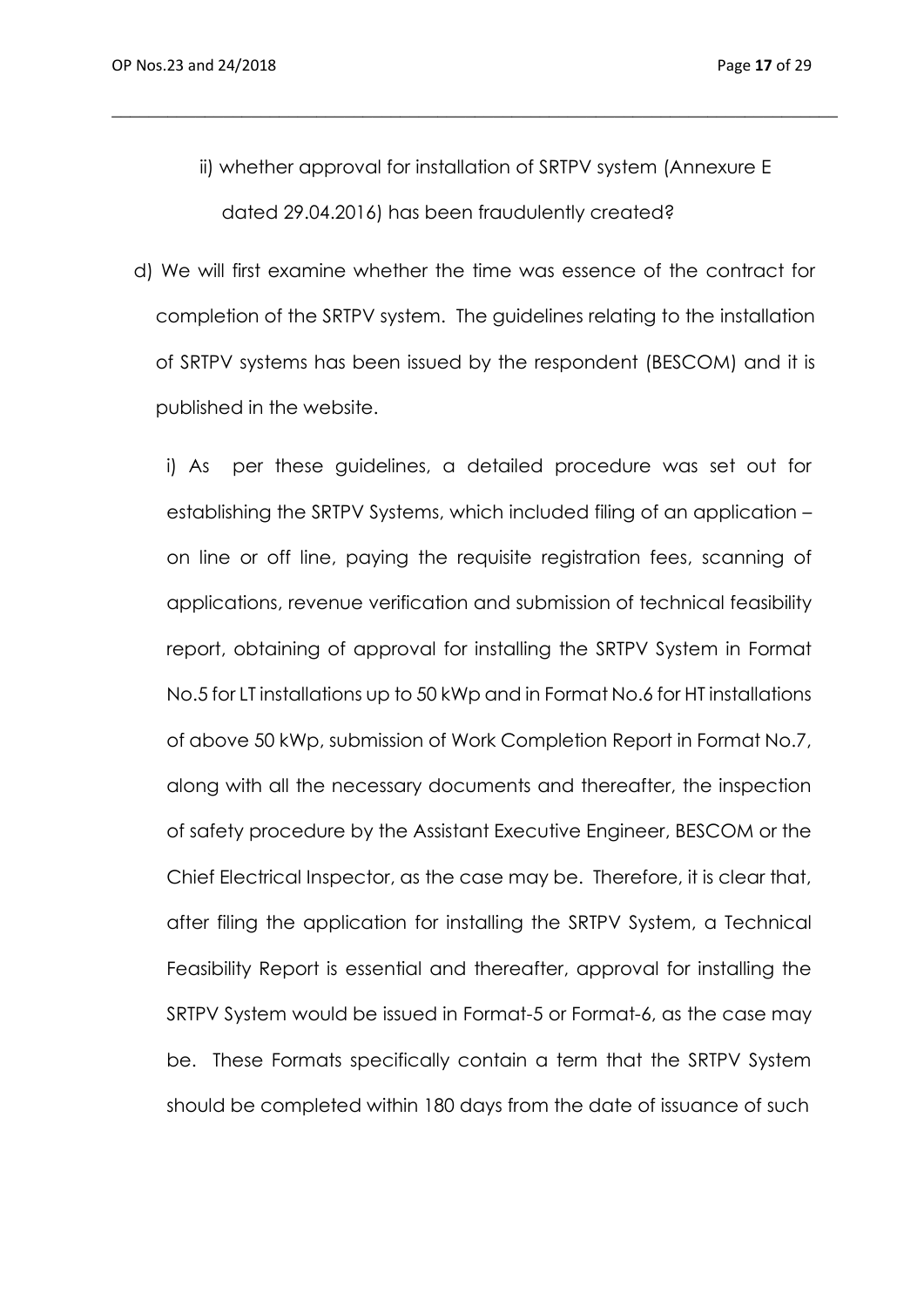Format-5 or Format-6, as the case may be, in default, the approval given for installation of the SRTPV System would stand cancelled. The stage of execution of the PPA would arise subsequent to the issuance of the Technical Feasibility Report. If the Project is not technically feasible, there is no question of proceeding further.

\_\_\_\_\_\_\_\_\_\_\_\_\_\_\_\_\_\_\_\_\_\_\_\_\_\_\_\_\_\_\_\_\_\_\_\_\_\_\_\_\_\_\_\_\_\_\_\_\_\_\_\_\_\_\_\_\_\_\_\_\_\_\_\_\_\_\_\_\_\_\_\_\_\_\_\_\_

- (ii) The Respondent (BESCOM) had submitted the draft Guidelines to this Commission, for approval, vide its letter bearing No.BESCOM/BC-51/ 3584/2013-14/661-65 dated 31.07.2014. The draft standard PPA was one of the Formats included in the draft Guidelines, submitted to the Commission. After scrutiny of the Guidelines, including the draft standard PPA, this Commission, in principle, approved the draft Guidelines with certain modifications and intimated that the draft standard PPA for the installation of the SRTPV systems would be sent, after finalization. The Commission also suggested to incorporate the timelines for grant of different approvals in the Guidelines, so as to ensure the speedy implementation of the SRTPV Systems. The in-principle approval was sent by this Commission, by letter bearing No.S/03/1/892, dated 27.08.2014. Later, the draft standard PPA was finalized and sent to the BESCOM by the Commission.
- (iii) The above facts would clearly indicate that, the standard PPA is a part of the Guidelines for installation of the SRTPV Systems and it should be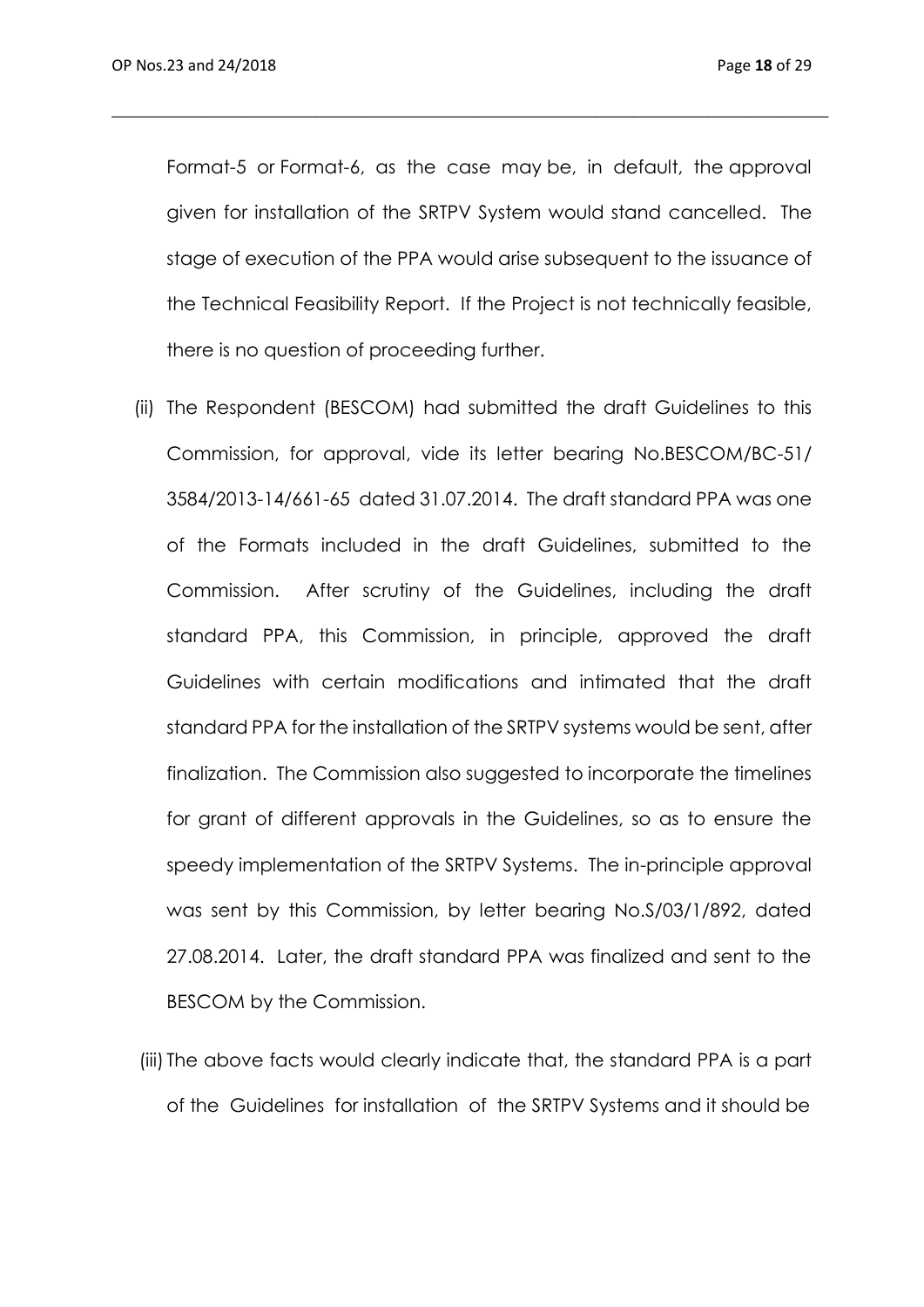read along with the timelines prescribed in the other Formats. The Petitioner, as well as all other applicants who applied for approval for installing the SRTPV Systems, were aware of the existence of the Guidelines and its contents. The Respondent (BESCOM) had published the said Guidelines on its Website, which is still available there. The above facts would clearly indicate that, the standard format of the PPA only supplements the Guidelines, therefore, it should be read along with the other terms and conditions contained in the Guidelines.

 $\_$  , and the set of the set of the set of the set of the set of the set of the set of the set of the set of the set of the set of the set of the set of the set of the set of the set of the set of the set of the set of th

(iv) This Commission, by its Order dated 02.05.2016, had determined the generic tariff for the SRTPV Systems. The said Generic Tariff Order makes it clear that, the PPA entered into with a tariff determined under the Generic Tariff Order dated 10.10.2013, in respect of any SRTPV System, would be governed by the lesser tariff, as determined in the Generic Tariff Order dated 02.05.2016, in case the SRTPV System was not commissioned within the stipulated time, and further that, there should not be any extension of time for commissioning the same, after the Effective Date of the said Order. Therefore, subsequent to the generic Tariff Order dated 02.05.2016, for any delay in commissioning of the SRTPV System, there cannot be any extension of time, for any reason, for commissioning of the said System and it should be governed by the lesser tariff.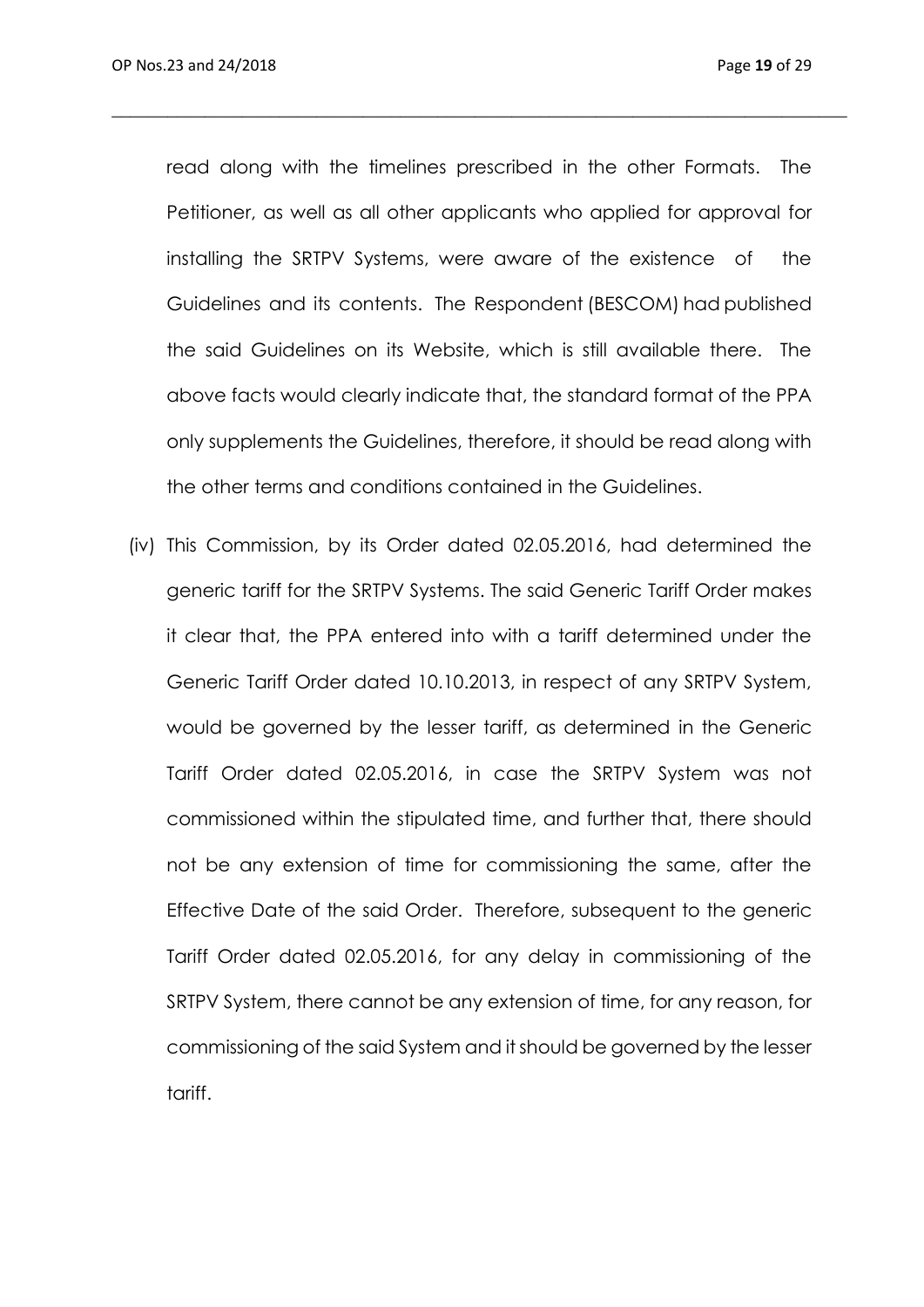(v) For the above reasons, we are of the considered opinion that, achieving the time limit was an essential factor, with regard to the completion of the works of the SRTPV System.

\_\_\_\_\_\_\_\_\_\_\_\_\_\_\_\_\_\_\_\_\_\_\_\_\_\_\_\_\_\_\_\_\_\_\_\_\_\_\_\_\_\_\_\_\_\_\_\_\_\_\_\_\_\_\_\_\_\_\_\_\_\_\_\_\_\_\_\_\_\_\_\_\_\_\_\_\_

- e) Now, we shall consider as to whether the approval for installation of SRTPV system Annexure E dated 29.04.2016 has been fraudulently created.
- i) As already noted the guidelines prescribed only 180 days for completion of the works of SRTPV system and the approval for installing the SRTPV system in Format 6 should contain time limit of 180 days for commissioning of the SRTPV system. It is not known for which reason, the then EE, BESCOM, KGF Division had issued one-year time from the date of PPA for commissioning of the SRTPV system. It can also be seen that the Format 6 should have been issued subsequent to issue of feasibility report and earlier to execution of PPA. Therefore, one can say that at best the SRTPV systems of the petitioners should have been commissioned within 180 days from the date of PPA. In the present cases the then EE, BESCOM, KGF Division issued approval for installation of SRTPV system on 29.04.2016 long after the execution of the PPA dated 21.12.2015. The respondent has also stated that the disciplinary action was taken against the concerned EE, BESCOM, KGF Division. We are of the considered opinion that the petitioners were also the parties for creation of such false document.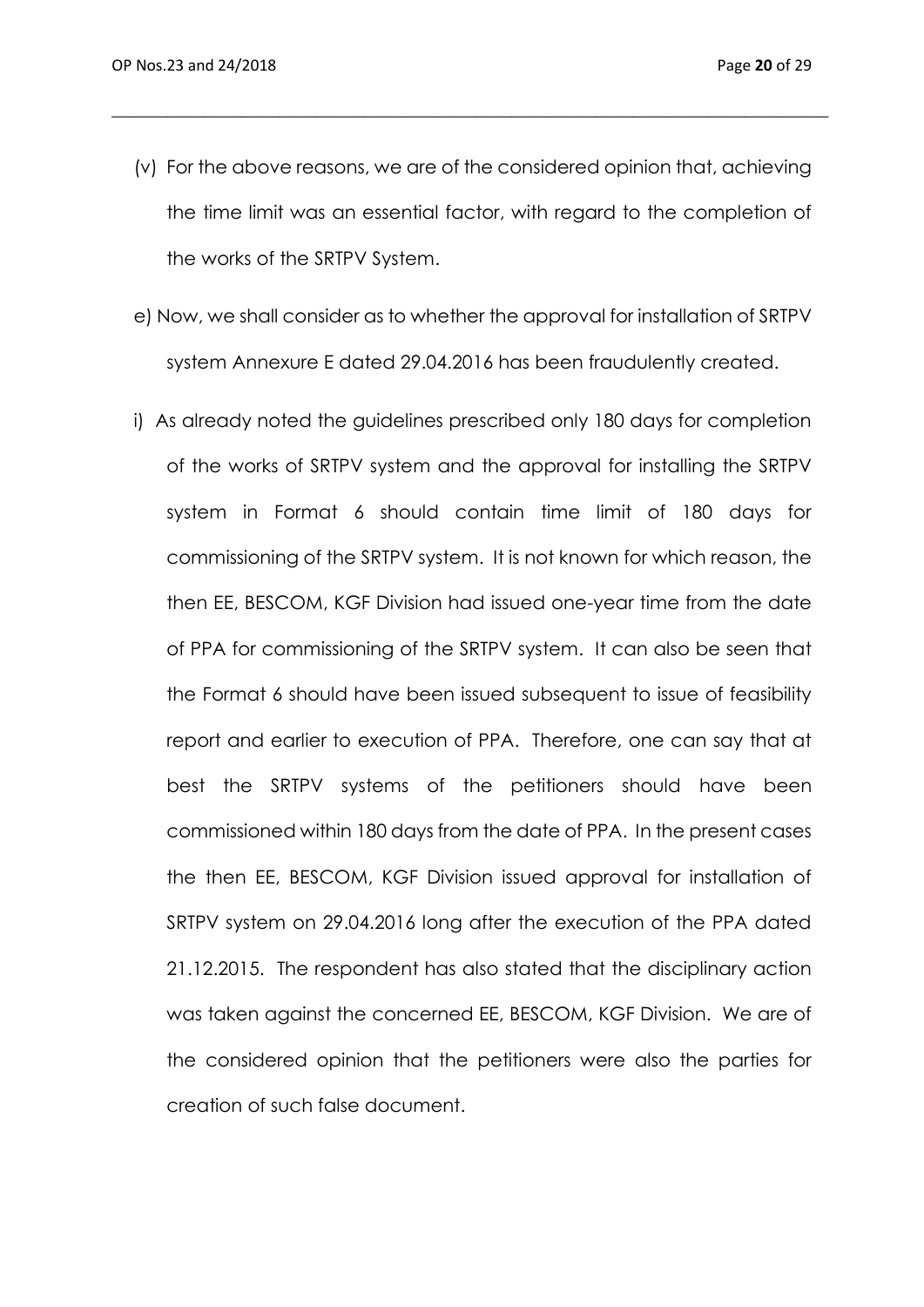g) The Commission notes that even in the absence of a pleading by the respondents in this regard, the Commission is entitled to rely on the above stated taint of illegality to hold that the PPA executed by the Petitioner is liable for cancellation. The Hon'ble Supreme Court of India in the case of Smt. Surasaibalini Debi vs Phanindra Mohan Majumdar decided on 27.10.1964 [1965 AIR 1364, 1965 SCR (1) 861] while dealing with the similar question has held as follows:

\_\_\_\_\_\_\_\_\_\_\_\_\_\_\_\_\_\_\_\_\_\_\_\_\_\_\_\_\_\_\_\_\_\_\_\_\_\_\_\_\_\_\_\_\_\_\_\_\_\_\_\_\_\_\_\_\_\_\_\_\_\_\_\_\_\_\_\_\_\_\_\_\_\_\_\_\_\_

 "*Where a contract or transaction ex facie is illegal there need be no pleading of the parties raising the issue of illegality and the Court is bound to take judicial notice of the nature of the contract or transaction and mould its relief according to the circumstances. …………… Even where the contract is not ex facie legal "if the facts given in evidence clearly disclose the illegality the Court is bound to take notice of this fact even if not pleaded by the defendant" [Per Lindley L.J. in Scott v. Brown [1892] 2 Q.B. 724 at 729".*

 For this reason alone, the PPA executed by the Petitioner, is liable for cancellation.

h) In view of the above facts, the contention raised by the learned counsel for the petitioners that the termination of the PPA was premature and the procedure prescribed in PPA was not followed for termination of PPA and that the respondent is estopped from reducing the period from one year to 180 days for commissioning the SRTPV system do not arise. The respondent has made out a case for cancellation of the PPAs on the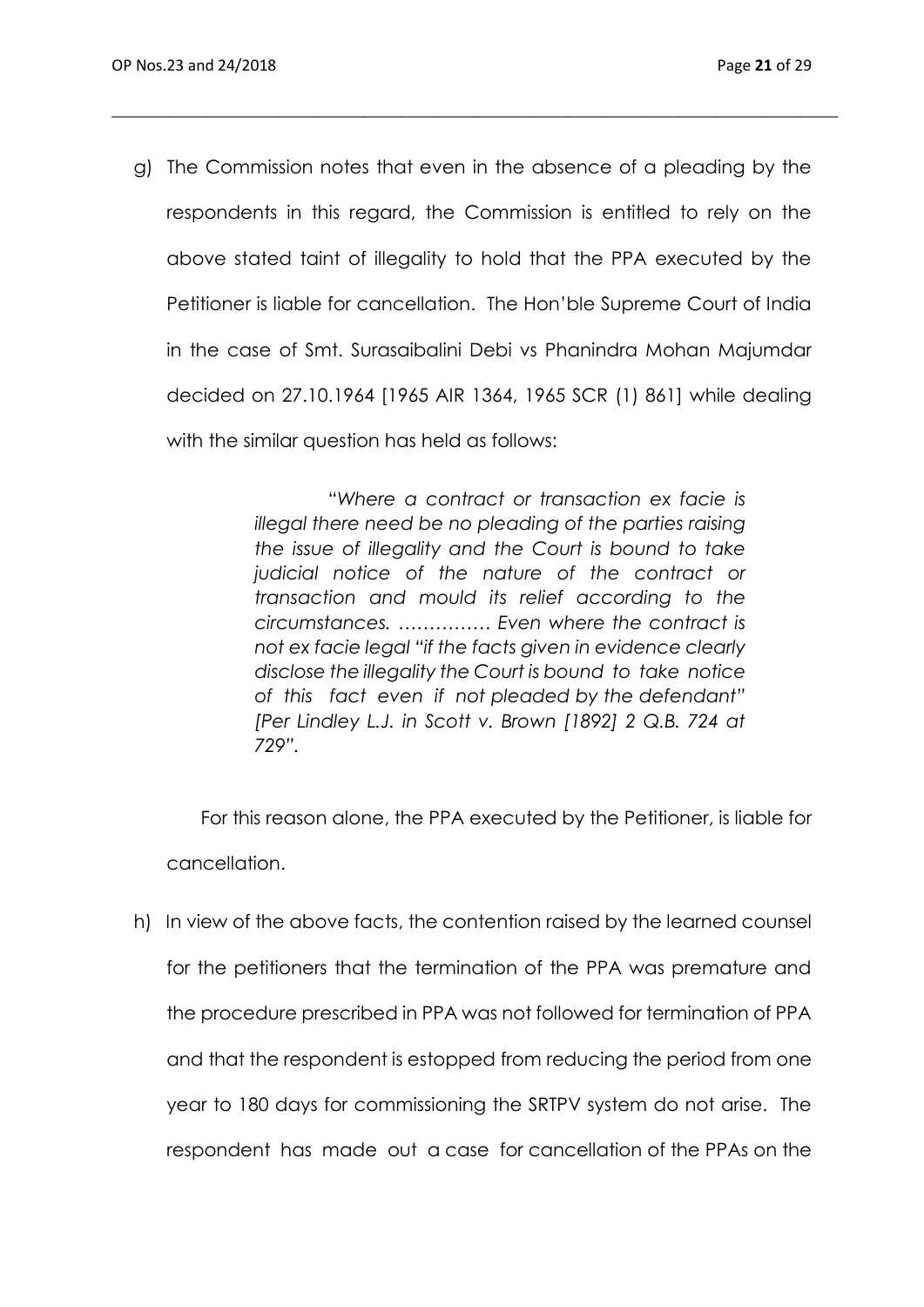grounds that the time was the essence of the contract for installation of SRTPV system and that there was fraudulent act on the part of the petitioners in creating false documents during the course of installing the SRTPV system.

\_\_\_\_\_\_\_\_\_\_\_\_\_\_\_\_\_\_\_\_\_\_\_\_\_\_\_\_\_\_\_\_\_\_\_\_\_\_\_\_\_\_\_\_\_\_\_\_\_\_\_\_\_\_\_\_\_\_\_\_\_\_\_\_\_\_\_\_\_\_\_\_\_\_\_\_\_\_

i) The learned counsel for the petitioners further contended that the period of 180 days stipulated in the consumer guidelines is only directory but not mandatory. He submitted that the violation of guidelines cannot be a ground for cancellation of the PPA. He relied upon the decisions cited in "*1990 (SUPP) Supreme Court Cases 440 between Narendrakumar Maheshwari Vs. Union of India and others."* We are of the opinion that in the facts of the present case, the principles stated in the above said Supreme Court Case does not support the contention of the learned counsel for the petitioner. The relevant portion of the said decision in para 107 of the judgement reads thus:

*"A court, however, would be reluctant to interfere simply because one or more of the guidelines have not been adhered to even where there are substantial deviations, unless such deviations are, by nature and extent such as to prejudice the interests of the public which it is their avowed object to protect. Per contra, the court would be inclined to perhaps overlook or ignore such deviations, if the object of the statute or public*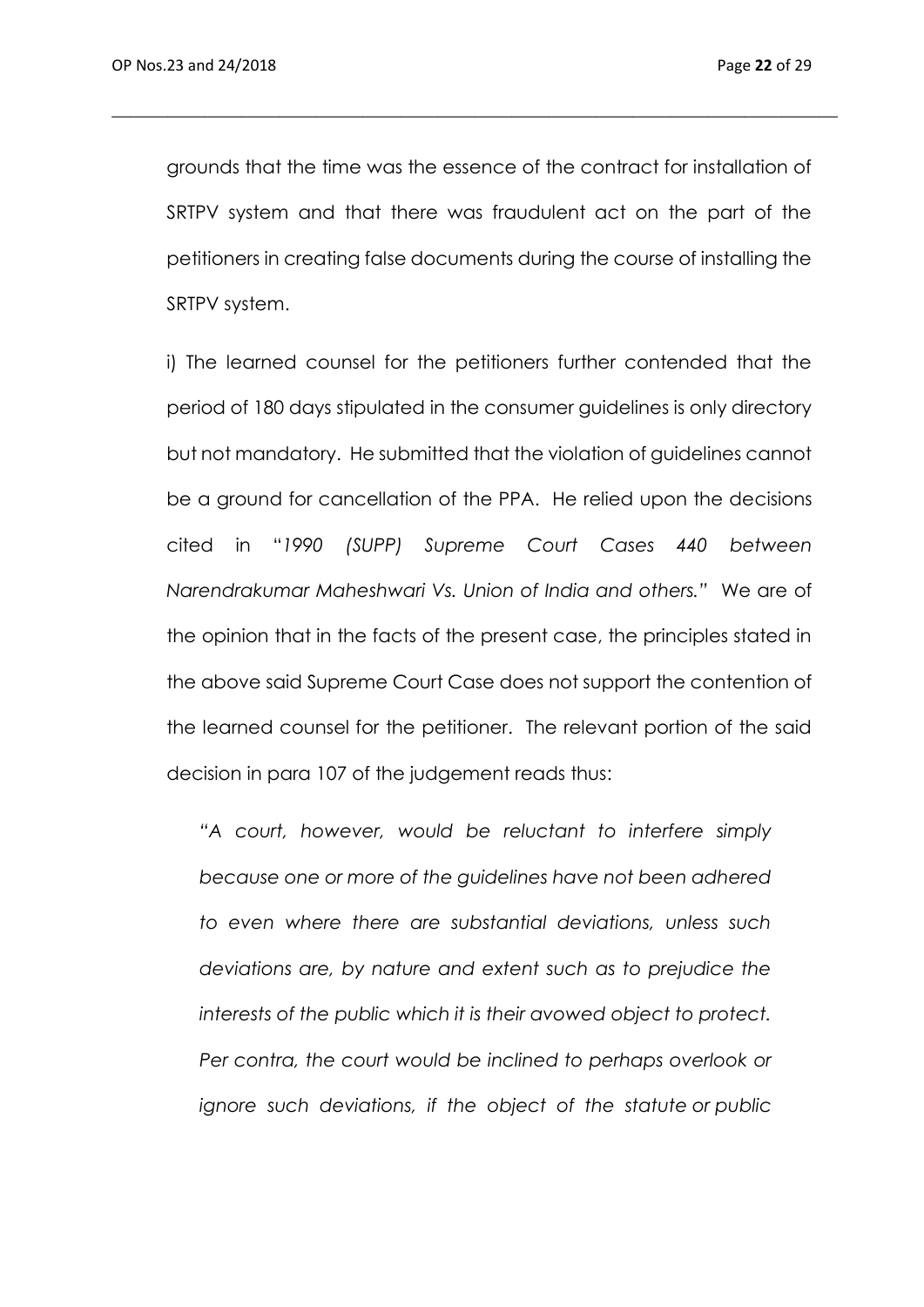*interest warrant, justify or necessitate such deviations in a particular case. This is because guidelines, by their very nature, do not fall into the category of legislation, direct, subordinate or ancillary. They have only an advisory role to play and nonadherence to or deviation from them is necessarily and implicitly permissible if the circumstances of any particular fact or law situation warrants the same. Judicial control takes over only where the deviation either involves arbitrariness or discrimination or is so fundamental as to undermine basic public purpose which the guidelines and the statute under which they are issued are* intended *to achieve"*

*\_\_\_\_\_\_\_\_\_\_\_\_\_\_\_\_\_\_\_\_\_\_\_\_\_\_\_\_\_\_\_\_\_\_\_\_\_\_\_\_\_\_\_\_\_\_\_\_\_\_\_\_\_\_\_\_\_\_\_\_\_\_\_\_\_\_\_\_\_\_\_\_\_\_\_\_\_\_\_*

- j) The above said para makes it clear that the strict adherence to guidelines becomes necessary where the deviation either involves arbitrariness or discrimination or is so fundamental as to undermine a basic public purpose for which the guidelines are issued. In the present cases, achievement of time limit for commissioning the SRTPV system was essential. In default of it the SRTPV systems were liable for reduced tariff. Therefore, adhering to time limit as prescribed in guidelines is mandatory.
- k) For the above reasons, we hold the Issue No.1 in affirmative.
- 12) Issue No.2: Whether the petitioners have completed works of the installations of the SRTPV Systems within the time allowed?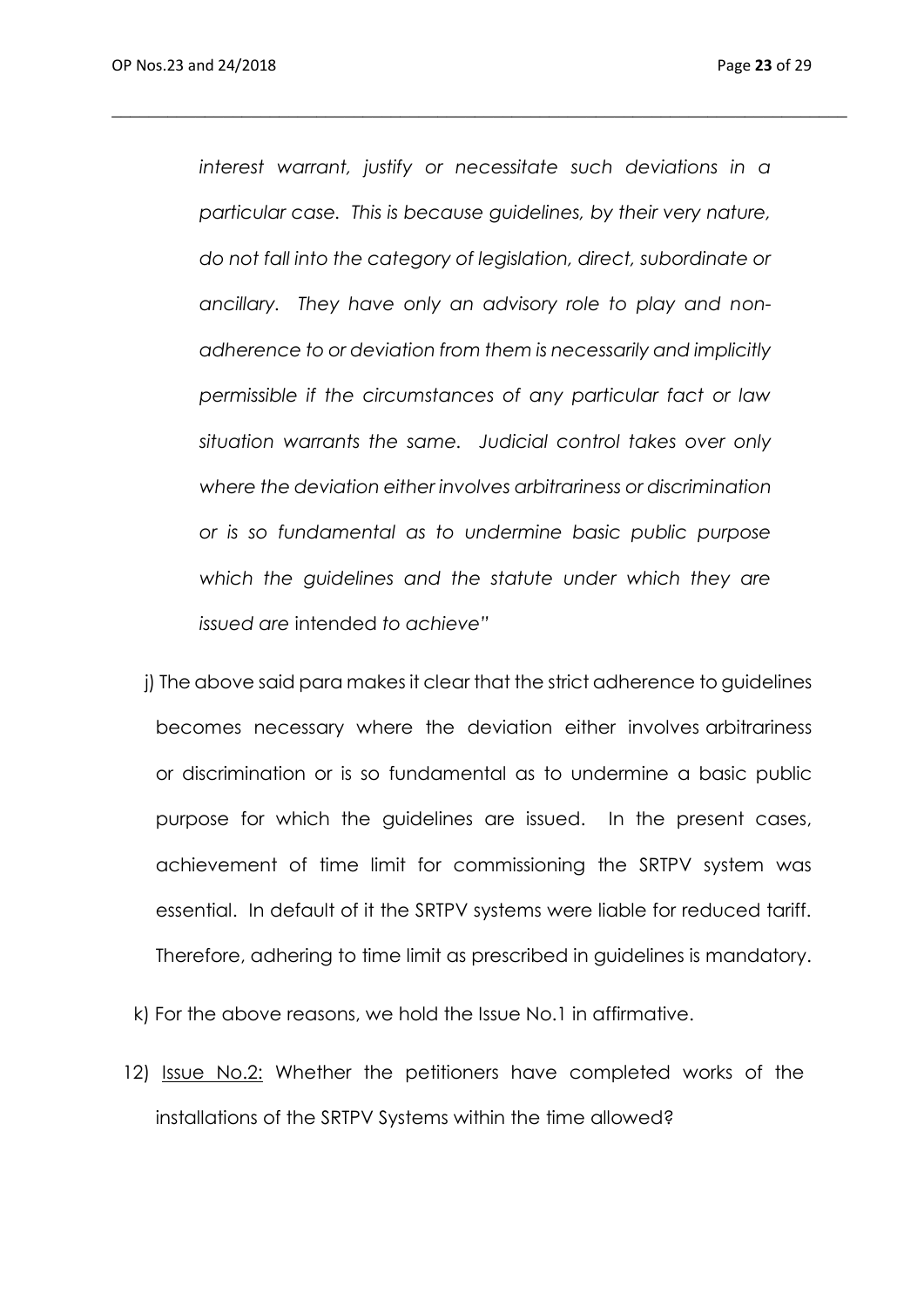a) The works of SRTPV system should have been completed within 180 days from the date of PPA i.e., on or before 20.06.2016. Admittedly within this period, the works of SRTPV systems were not completed. Even assuming that the petitioners were granted one-year time for completion of the works of SRTPV systems as per Annexure E dated 29.04.2016, the SRTPV system should have been commissioned on before 20.12.2016. The petitioners have claimed that they have submitted work completion reports dated 05.12.2016 (Annexure-H in OP No.23/2018 and Annexure-K in OP No.24/2018), therefore, they could have commissioned the SRTPV systems within 20.12.2016, had the officials of the respondents cooperated to commission the said systems. They contended that the officials of the respondent had not come forward for commissioning the SRTPV systems though the installation works had been completed on or before 05.12.2016.

\_\_\_\_\_\_\_\_\_\_\_\_\_\_\_\_\_\_\_\_\_\_\_\_\_\_\_\_\_\_\_\_\_\_\_\_\_\_\_\_\_\_\_\_\_\_\_\_\_\_\_\_\_\_\_\_\_\_\_\_\_\_\_\_\_\_\_\_\_\_\_\_\_\_\_\_\_

b) On a close scrutiny of the work completion reports dated 05.12.2016 produced in both cases, it can be seen that these reports were not at all produced on 05.12.2016 as claimed by the petitioners. These documents are dated 05.12.2016. In the concerned office of the EE, BESCOM, KGF Division, these documents were shown to have been received on 14.12.2016. These documents contain the recitals that facilitation fee of Rs.5,000/- were paid on 23.12.2016 and the bidirections meters were tested by MT Division of BESCOM on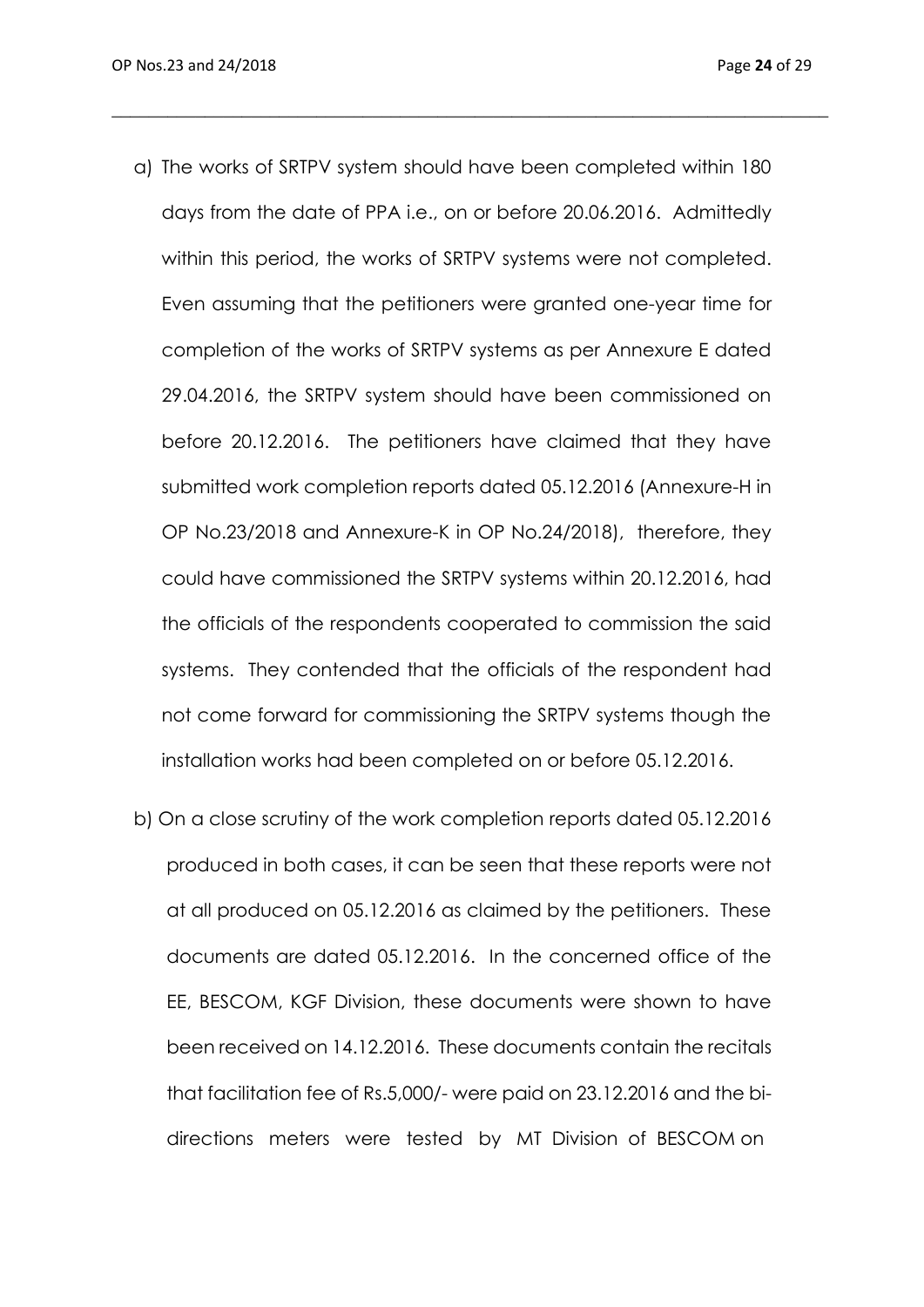26.12.2016. If really, these documents were submitted on 05.12.2016, these subsequent events that had taken place on 23.12.2016 and 26.12.2016 could not have been mentioned in these documents. The prescribed Format-7, the Work Completion Report contains a column regarding the date of inspection by the CEIG for having certified the electrical safety approval of the electrical installations of the SRTPV systems. However, the present Work Completion Report produced by the petitioners do not contain such column in the said documents. As contended by the respondent, it appears that unless electrical safety approval was issued by CEIG, one cannot say that the installation works of SRTPV system has been completed. Admittedly, the drawings for the electrical installations was approved on 17.12.2016 (As per Annexure-J in OP No.23/2018 and Annexure-L in OP No.24/2018). Further, the electrical safety approval was issued by CEIG on 18.03.2017 (Annexure-K in OP No.23/2018 and Annexure-M in OP No.24/2018). Therefore, it is clear that the SRTPV system could have been commissioned only subsequent to 18.03.2017.

\_\_\_\_\_\_\_\_\_\_\_\_\_\_\_\_\_\_\_\_\_\_\_\_\_\_\_\_\_\_\_\_\_\_\_\_\_\_\_\_\_\_\_\_\_\_\_\_\_\_\_\_\_\_\_\_\_\_\_\_\_\_\_\_\_\_\_\_\_\_\_\_\_\_\_\_

c) From the above facts, it is evident that work completion reports could not have been submitted or were not submitted on or before 20.12.2016, the last date provided for commissioning of the SRTPV systems as per approvals dated 29.04.2016 for installing the SRTPV systems.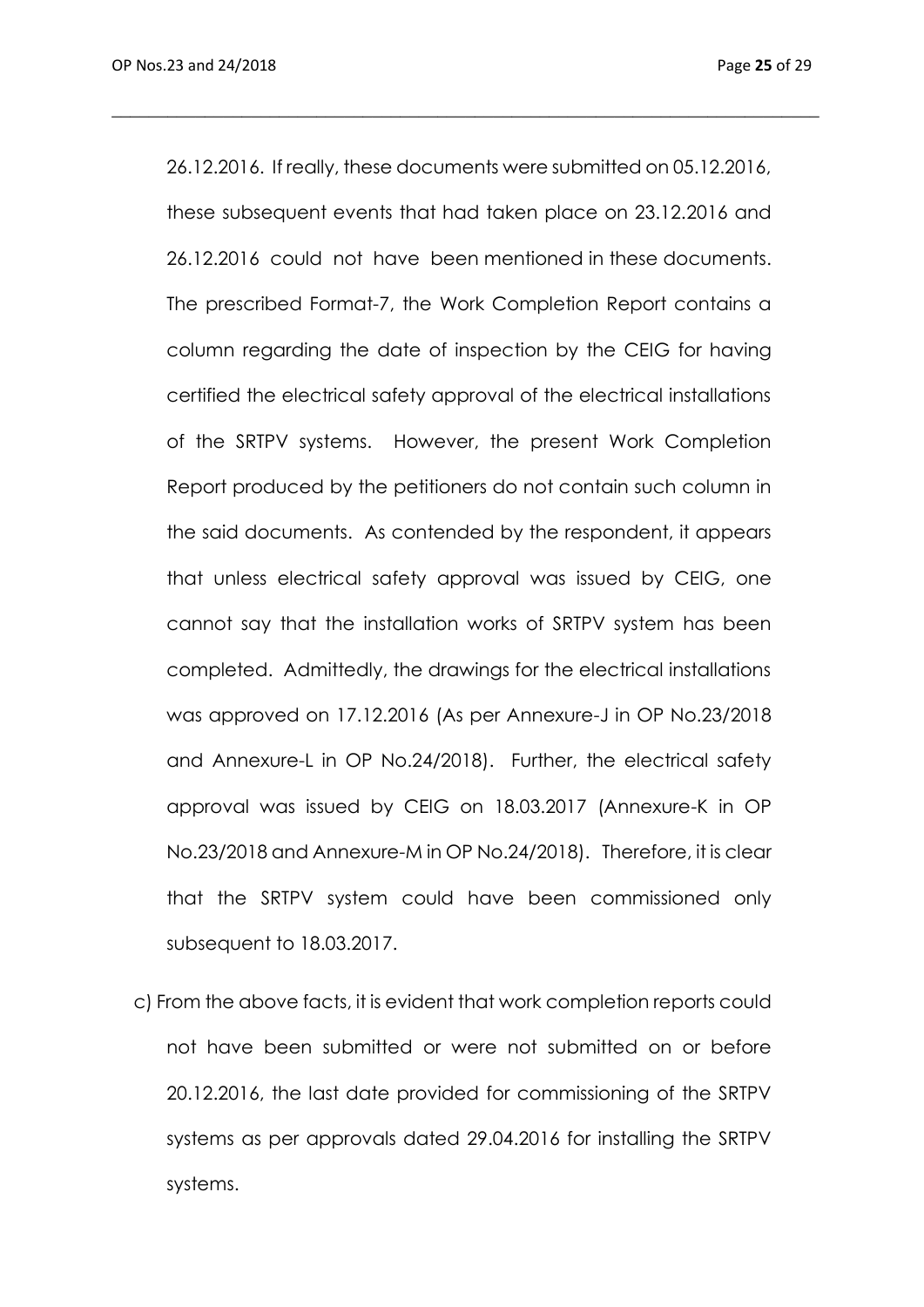d) Hence Issue No.2 is held in negative.

13) Issue No.3: Whether the tariff determined in the Generic Tariff Order dated 02.05.2016 is not applicable to the SRTPV system for which PPA has been entered into prior to 02.05.2016, though there is delay in commissioning such SRTPV system?

\_\_\_\_\_\_\_\_\_\_\_\_\_\_\_\_\_\_\_\_\_\_\_\_\_\_\_\_\_\_\_\_\_\_\_\_\_\_\_\_\_\_\_\_\_\_\_\_\_\_\_\_\_\_\_\_\_\_\_\_\_\_\_\_\_\_\_\_\_\_\_\_\_\_\_\_\_\_\_\_

- a) The learned counsel for the petitioners has submitted that the tariff determined in the generic tariff order dated 02.05.2016 cannot be made applicable to the SRTPV system for which PPA has been entered into prior to that date, though there is delay in commissioning such SRTPV system. He has submitted that the PPA was executed on 21.12.21015 incorporating the tariff of RS9.56/unit as per the generic tariff order dated 10.10.2013. This order is made applicable to PPA executed on or after 01.04.2013 till 31.03.2015. Further he submitted that the generic tariff order dated 02.05.2016 has only the prospective effect and it has no retrospective effect, thereby the tariff determined in this order cannot be made applicable to PPA executed earlier to 02.05.2016. The learned counsel for the respondent refuted the above submissions.
	- b) In para 5 of the generic tariff order dated 02.05.2016, it is made clear that this order has been passed in supersession of the earlier generic tariff order dated 10.10.2013 and this order shall be applicable to all new grid connect solar roof top and small solar voltaic power plants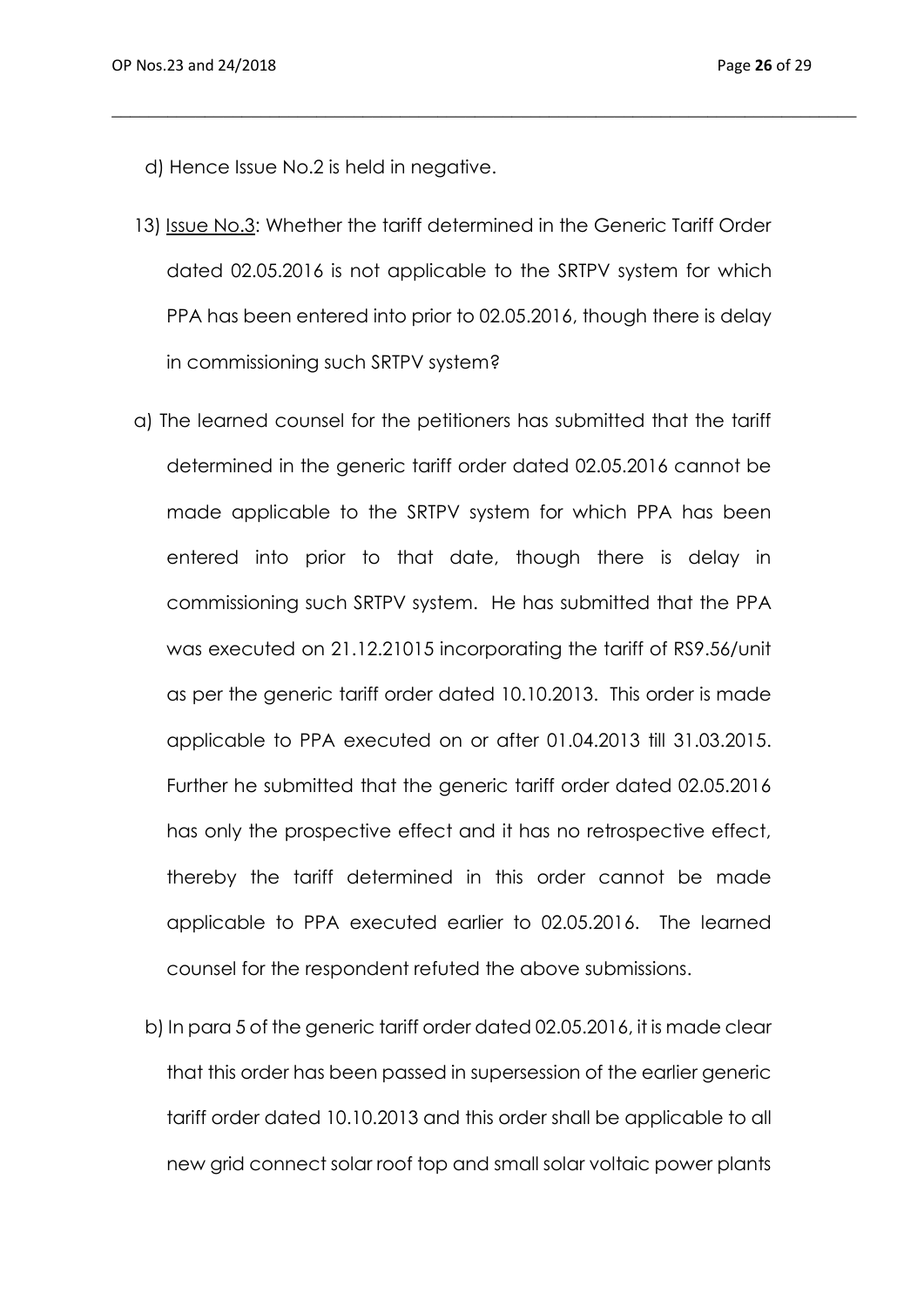entering into PPAs and commissioned on or after 02.05.2016 and up to 31.03.2018. Further, it is made clear that in respect of SRTPV systems, that have entered into PPAs prior to 01.05.2016 and if they were not commissioned within the stipulated time period there shall be no extension of time for commissioning of such projects and such projects shall be eligible for the revised tariff as per this order. Admittedly, under this order for SRTPV systems with the installed capacity of 500 KW to one MW, the applicable tariff is Rs.5.20/unit.

\_\_\_\_\_\_\_\_\_\_\_\_\_\_\_\_\_\_\_\_\_\_\_\_\_\_\_\_\_\_\_\_\_\_\_\_\_\_\_\_\_\_\_\_\_\_\_\_\_\_\_\_\_\_\_\_\_\_\_\_\_\_\_\_\_\_\_\_\_\_\_\_\_\_\_\_

c) For the above reasons, we hold the Issue No.3 in negative.

- 14) Issue No.4: Whether the reduction in installed capacity of SRTPV system in OP No.23/2018 could amount to violation of the term of PPA, attracting cancellation of PPA as envisaged in the order dated 07.11.2017?
	- a) It is admitted that in OP No.23/2018, the petitioner had undertaken to install SRTPV system of 995 kWp capacity on his roof top. However, the petitioner had installed only SRTPV system of 693 kWp instead of 995 kWp as undertaken. This Commission while approving the SPPA dated 12.07.2017 (Annexure-P) noted the reduction in the installed capacity and reduced the tariff to Rs.3.57/unit as per Para-C of the Commission's order dated 07.11.2017. The Para-C of the order dated 07.11.2017 reads thus: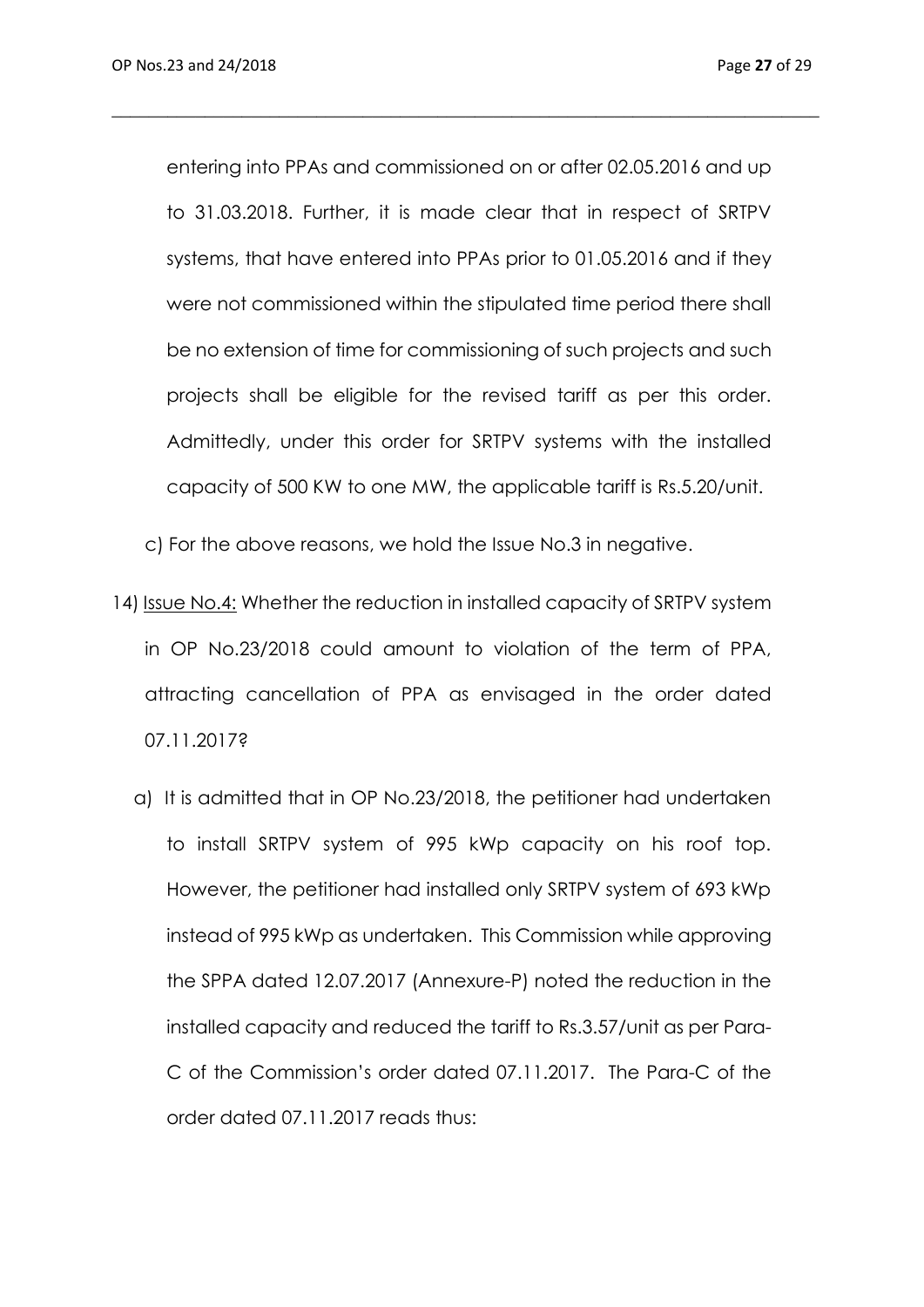*" c. A consumer having executed PPA with any ESCOM in respect of his/her proposed SRTPV plant in terms of the Commission's Order dated 10.10.2013 or 02.05.2016 but having such a PPA cancelled for reasons other than noncommissioning of the plant within the stipulated period shall have the option to commission the SRTPV plant with the capacity as in the original PPA and shall be entitled to a tariff of Rs.3.57 per unit being the notified APPC for FY18 for the term of the PPA subject to he/she entering into a fresh PPA and commissioning the project on or before 31.12.2017."*

\_\_\_\_\_\_\_\_\_\_\_\_\_\_\_\_\_\_\_\_\_\_\_\_\_\_\_\_\_\_\_\_\_\_\_\_\_\_\_\_\_\_\_\_\_\_\_\_\_\_\_\_\_\_\_\_\_\_\_\_\_\_\_\_\_\_\_\_\_\_\_\_\_\_\_\_

b) We have found that the petitioner in OP No.23/2018 has failed to install the SRTPV system as agreed in the PPA and we have also found that his PPA was liable for cancellation on the ground of fraud and also delay in commissioning the said SRTPV system. Therefore, we think Clause-C of the above said order dated 07.11.2017 should apply to the SRTPV system of the petitioner in OP No.23/2018. The petitioner has produced Annexure-Q dated 20.07.2017 to show that in a similar instance, where there was reduction in the installed capacity of the SRTPV system, this Commission had allowed reduced tariff of Rs.5.20/unit in respect of PPA executed as per the generic tariff order dated 10.10.2013. It can be seen that while taking such decision, the Commission's order dated 07.11.2017 was